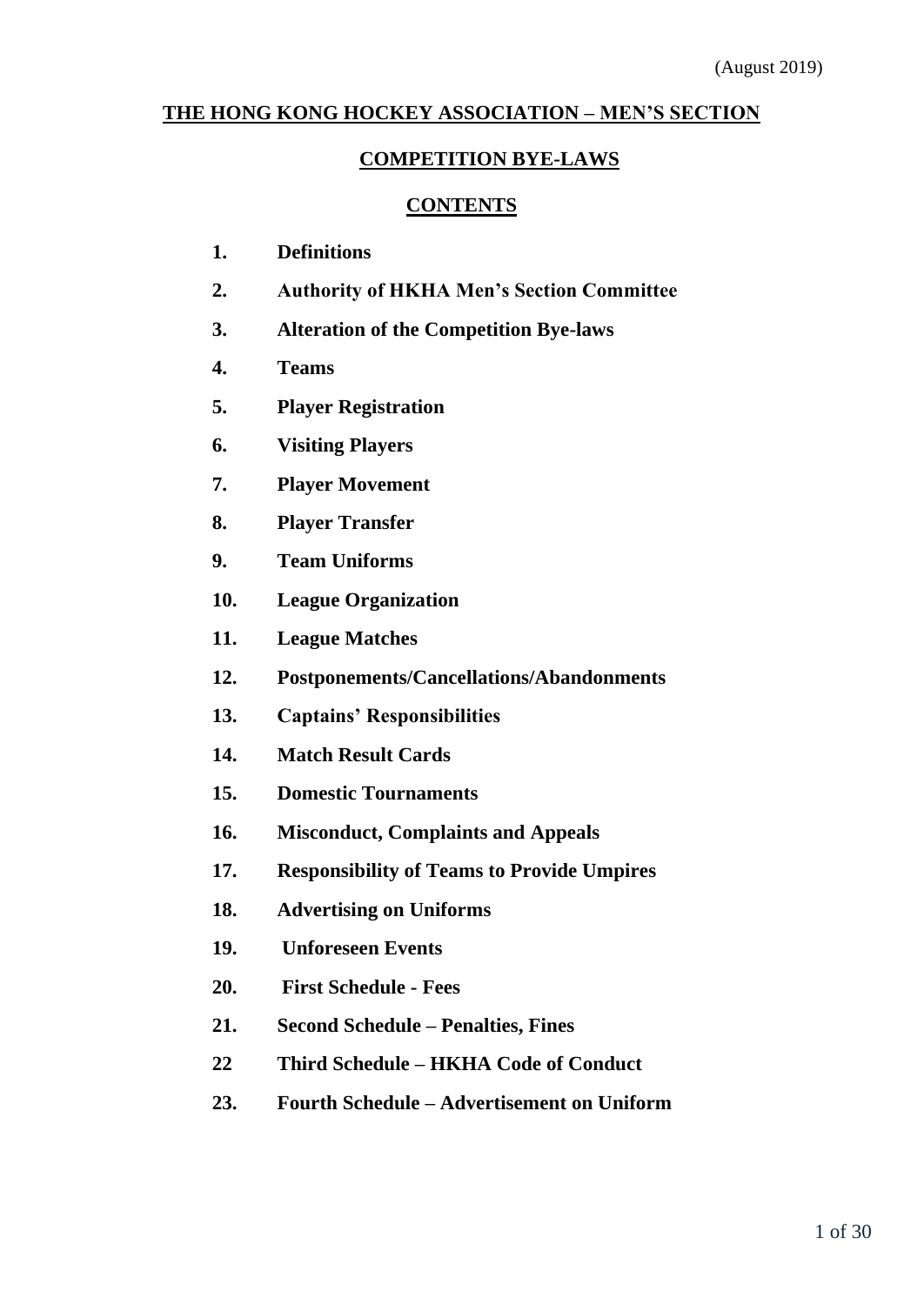## **1. DEFINITIONS**

1.1 The following words and expressions shall have the following meanings:

| <b>Affiliated Club</b>         | A club, association or team that is affiliated to the HKHAMS                                                                                                                                            |
|--------------------------------|---------------------------------------------------------------------------------------------------------------------------------------------------------------------------------------------------------|
| Bye-laws                       | MS Competition bye-laws                                                                                                                                                                                 |
| Committee                      | The Hong Kong Hockey Association Men's Section Committee                                                                                                                                                |
|                                | Committee Member An elected or co-opted member of the Committee holding the post<br>of general committee member                                                                                         |
| Club Officials                 | Presidents, chairmen, secretaries, hockey conveners of affiliated<br>clubs. In addition, persons who hold these posts in a hockey section<br>of a multi-sports club are also designated club officials. |
| <b>Team Officials</b>          | Include captain, team coach, manager, assistant manager, trainer or<br>doctor/physiotherapist                                                                                                           |
| Umpires                        | Those nominated or designated to umpire matches held under the<br>auspices of the HKHA                                                                                                                  |
| Club Convenors                 | Convenors nominated by the affiliated clubs                                                                                                                                                             |
| Disciplinary<br>Committee (DC) | The Disciplinary Committee appointed by the Hong Kong<br><b>Hockey Association</b>                                                                                                                      |

# **2. AUTHORITY OF HKHA MEN'S SECTION COMMITTEE**

In accordance with the Memorandum and Articles of Association of the Hong Kong Hockey Association ("HKHA")and the General Bye-Laws of the Hong Kong Hockey Association Men's Section ("HKHAMS"), all issues concerning men's hockey in Hong Kong are under the sole authority of the HKHA Men's Section Committee ("the Committee").

### **3. ALTERATION OF THE COMPETITION BYE-LAWS**

- 3.1 The Committee may make amendments to these Bye-laws from time to time. Clubs shall be given fourteen (14) days to comment on the proposed changes.
- 3.2 The Committee may also introduce experimental Bye-laws from time to time. Clubs shall be given fourteen (14) days to comment on the proposed changes.
- 3.3 The Competition Bye-laws, and any amendment, shall be submitted to and approved by the HKHA Council before implementation.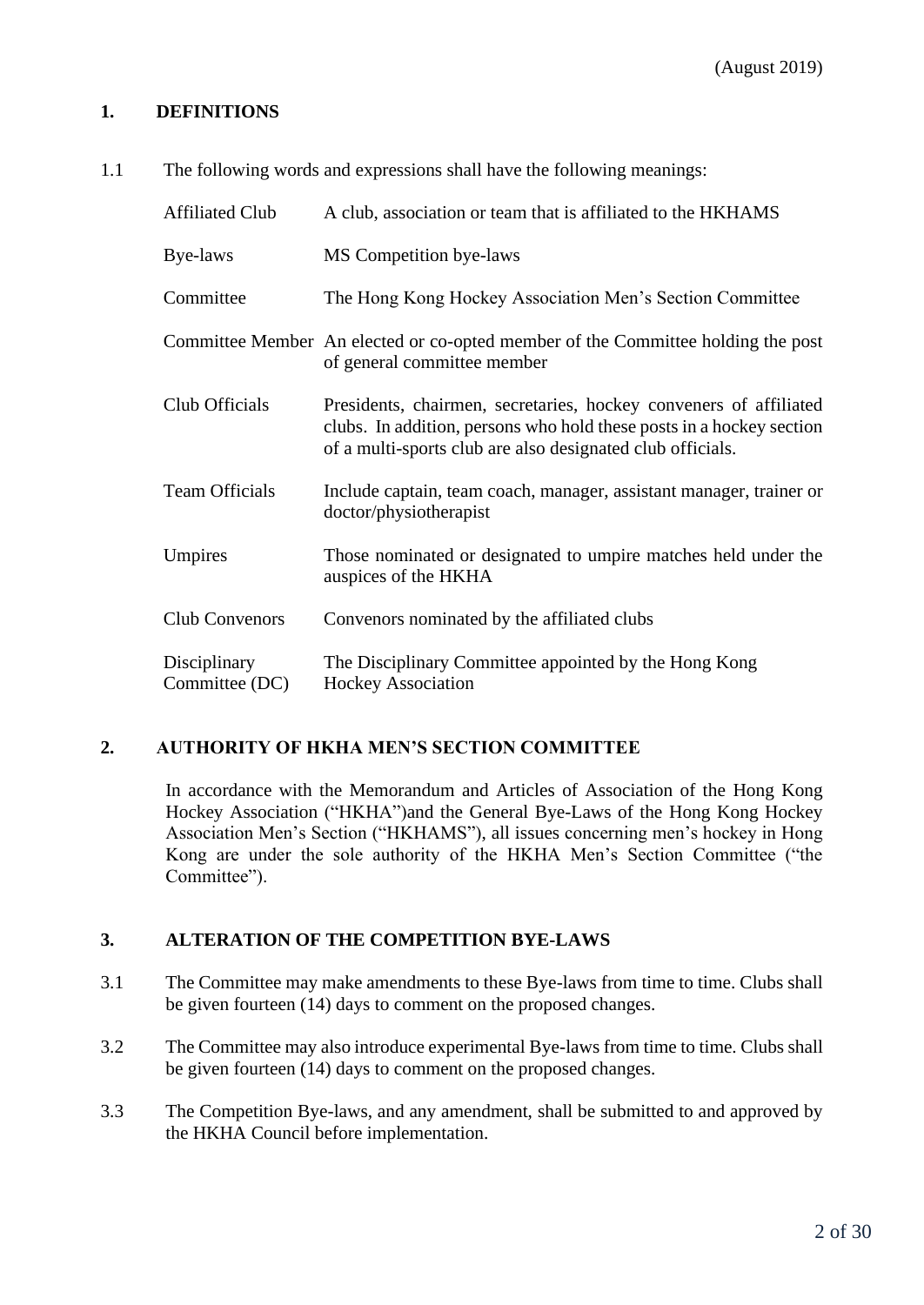# **4. TEAMS**

- 4.1 Clubs affiliated to the HKHAMS may apply for one or more teams to be entered in the HKHA Men's League. Each team shall have a minimum of fifteen (15) registered players – there is no maximum to the number of players who may be registered for one team. A player may only be registered for one Club team at any one time, but may also be a member of a Veterans Section or Promotion and Development Section Team.
- 4.2 Multi-Team Clubs shall enter teams in the HKHA Men's League/Tournaments in ranking order of A, B, C, D etc. The strongest team, based upon talent and experience of players therein, shall be the highest ranked and shall be called the 'A' team. The B, C, D, etc., teams shall follow generally in order of strength based upon the criteria for A team players. (It is acknowledged that there are circumstances when this general requirement may not be strictly followed. The HKHAMS will monitor this aspect, and may, at its sole discretion, take disciplinary action against any Club, which it believes to have abused the intention of this.)

### **5. PLAYER REGISTRATION**

- 5.1 Each affiliated Club shall ensure that only registered hockey players of that club take part in hockey matches held under the auspices of the HKHA. Unregistered players are therefore ineligible and a club and/or team fielding any such ineligible player shall be penalised in accordance with Paragraph 1 of the Second Schedule. A person will not be considered for registration unless an HKHAMS Player Registration application form is correctly completed, signed and has the necessary supporting documentation. (This includes a copy of an HKSAR Identity Card or a receipt for the application of one, and an electronic copy of his personal portrait as specified by the HKHAMS.). The registration fee, as specified in the First Schedule, shall accompany the application, if appropriate.
- 5.2 New players that have not registered previously with the HKHAMS must provide a signed declaration which states that they are not currently serving any suspension or under disciplinary action and that they understand associated liabilities of playing hockey in Hong Kong.
- 5.3 No junior may be registered unless he has reached his twelfth  $(12<sup>th</sup>)$  birthday. Players who have not reached their eighteenth  $(18<sup>th</sup>)$  birthday on the first day of September in the then current HKHA Men's League Season shall have the agreement of a parent or legally appointed guardian as specified in the HKHAMS Player Registration application form and submit their application together with any required supporting documentation required by the HKHAMS Committee. Club shall ensure that all such players are provided with proper protective kits for all matches they play.
- 5.4 The Committee may waive certain requirements of Bye-law 5.3 for teams entering in the League by the Promotion and Development Section of the HKHA and individual players with special considerations.
- 5.5 All re-registering players must sign a declaration annually to indicate that all player details are correct and that players understand the associated liabilities of playing hockey in Hong Kong.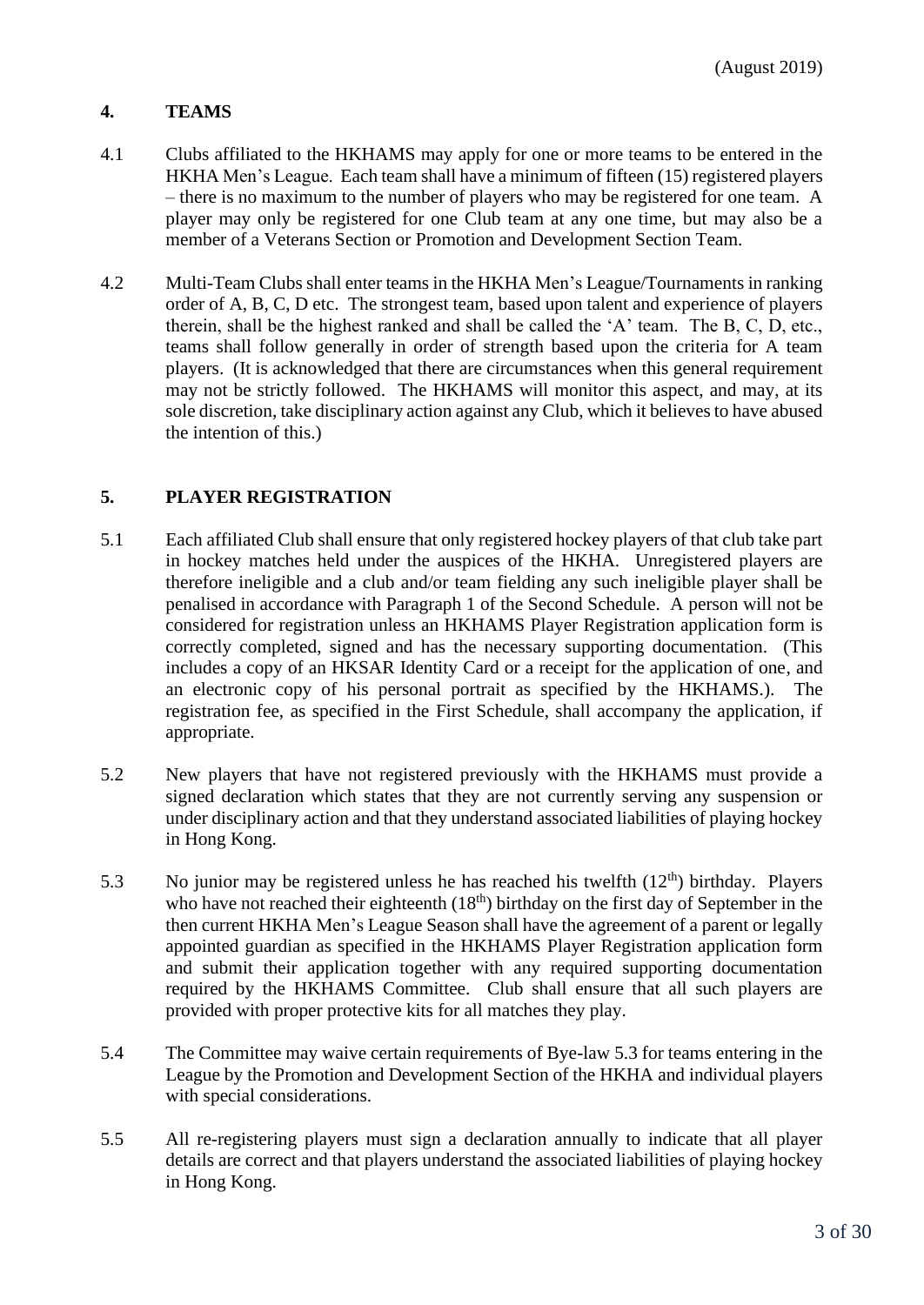5.6 The Committee reserves the right to refuse the registration application in respect of any player who had been suspended more than once in the preceding season or other disciplinary records.

#### **Contravention**

5.7 A penalty, as specified in the Second Schedule, shall be levied for a contravention of these Bye-laws.

#### **6. VISITING PLAYERS**

6.1 For any one season, each league team is allowed to register a maximum of three (3) players who are NOT in possession of a valid Hong Kong Identity Card or a Recognizance (Form No.8) issued by the Hong Kong Immigration Department. These players are referred to as "visiting players".

A visiting player must play a minimum of three (3) consecutive matches in the season for his registered team. In the event that the player fails to comply with this requirement, penalties shall apply as per the Second Schedule, unless the player was physically unable to play because of injury or ailment and this is corroborated by the delivery of a medical report or certificate issued by a medical practitioner registered with the Hong Kong Medical Council or equivalent foreign body acceptable to the Committee, certifying that he was injured and unfit to play the required number of matches to fulfil the three (3) consecutive match undertaking.

- 6.2 If any team forfeits games retrospectively under Rule 6.1, the Committee may, at its sole and absolute discretion, lower the maximum number of visiting players that the subject team can register in a single season in future.
- 6.3 For the registration of visiting players for teams in Premier Division, the players have to provide a true copy (to be certified by the club responsible for the players' registration) of No Objection Certificate issued by the national hockey associations of their countries of nationality to allow their participation in hockey matches sanctioned by the HKHA in Hong Kong. The No Objection Certificate must be valid for a period of time that is sufficient enough to enable the player concerned to fulfil the five-match undertaking.
- 6.4 A "visiting player" shall only play for the team he is registered for within the club. In other words, the "visiting player" cannot move among teams within the same club. The player must present himself to the Match Official (MO) or umpire before the match with his identification paper for verification. The MO or umpire carries out the verification should confirm the completion of such step in the match card.
- 6.5 "Visiting players" are NOT eligible to play in any Cup or Tournament matches. However, these restrictions shall be lifted once the visiting player has played a minimum of five (5) matches for his registered team and the Club concerned is responsible to inform the Committee prior to the visiting player taking part in Cup or Tournament matches.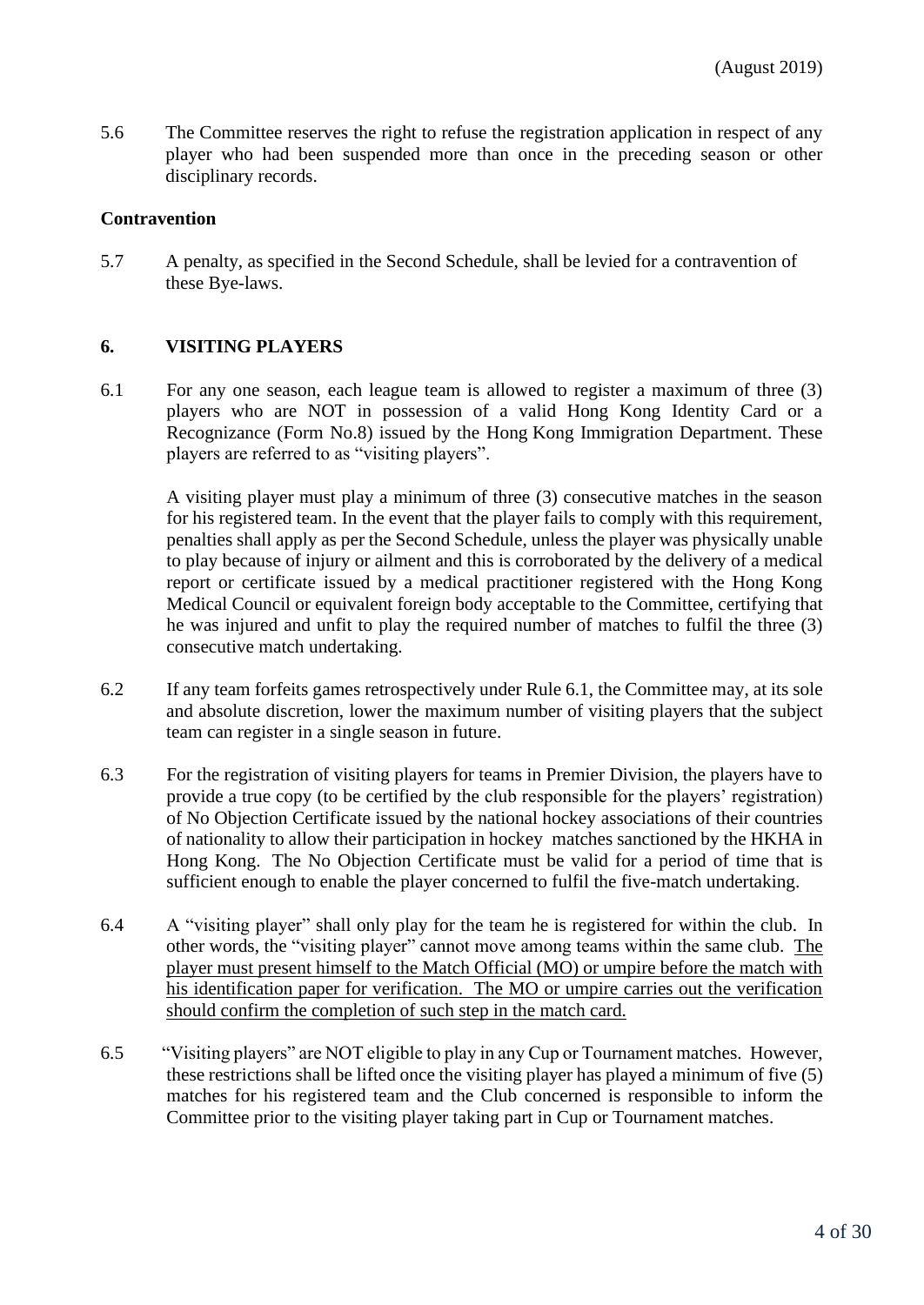6.6 Clubs or teams who have registered visiting players bear full responsibility for the conduct of these registered visiting players. The visiting player's Club shall pay any fines levied as a result of any misconduct of a visiting player.

### **Contravention**

6.7 A penalty, as specified in the Second Schedule, shall be levied for a contravention of these Bye-laws. The HKHAMS will monitor the use of visiting players, and reserves the right at its sole discretion, to take disciplinary action against any club found abusing the privileges of Bye-laws 6.1 – 6.4inclusive.

## **7. PLAYER MOVEMENT**

- 7.1 No player, including a listed substitute or goalkeeper (even if he did not take part in the earlier match or played in other position in the earlier match), may play for more than one team on any one match day.
- 7.2 Each player shall be registered for one specific team which he plays as his designated team. A player:
	- (a) who has registered for a higher-ranked team cannot play for a lower-ranked team unless obtaining the approval of the Committee.
	- (b) who has registered for a lower-ranked team can only play for a higher-ranked team for a maximum of three (3) League matches during the same season. Once he has played 4 League matches for the higher-ranked teams, he will be automatically registered for the highest-ranked team that he has played for and cannot play for any other lower-ranked team thereafter without the approval of the Committee. For the avoidance of doubt, this provision also applies to Clubs entering more than one team in the same division.
- 7.3 All player movements must be recorded on the Match Results Card by the respective team captains.
- 7.4 No player movement is allowed between any team in the Premier Division and the lowerranked teams in their respective club until both (or more) teams involved have completed their first three (3) matches of the HKHA Men's League season, without the written permission of HKHAMS. For the avoidance of doubt, this provision does not apply among teams outside the Premier Division.
- 7.5 A goalkeeper of team in Division One or below is exempted from the above playermovement rules, as long as he is playing for a lower-ranked team as a goalkeeper.

#### **Player Movement in Knockout Competitions**

7.6 No player who at any time during the HKHA Men's league season has been registered for a Premier Division team shall be eligible to play in any HKHA Cup/Plate/Bowl match.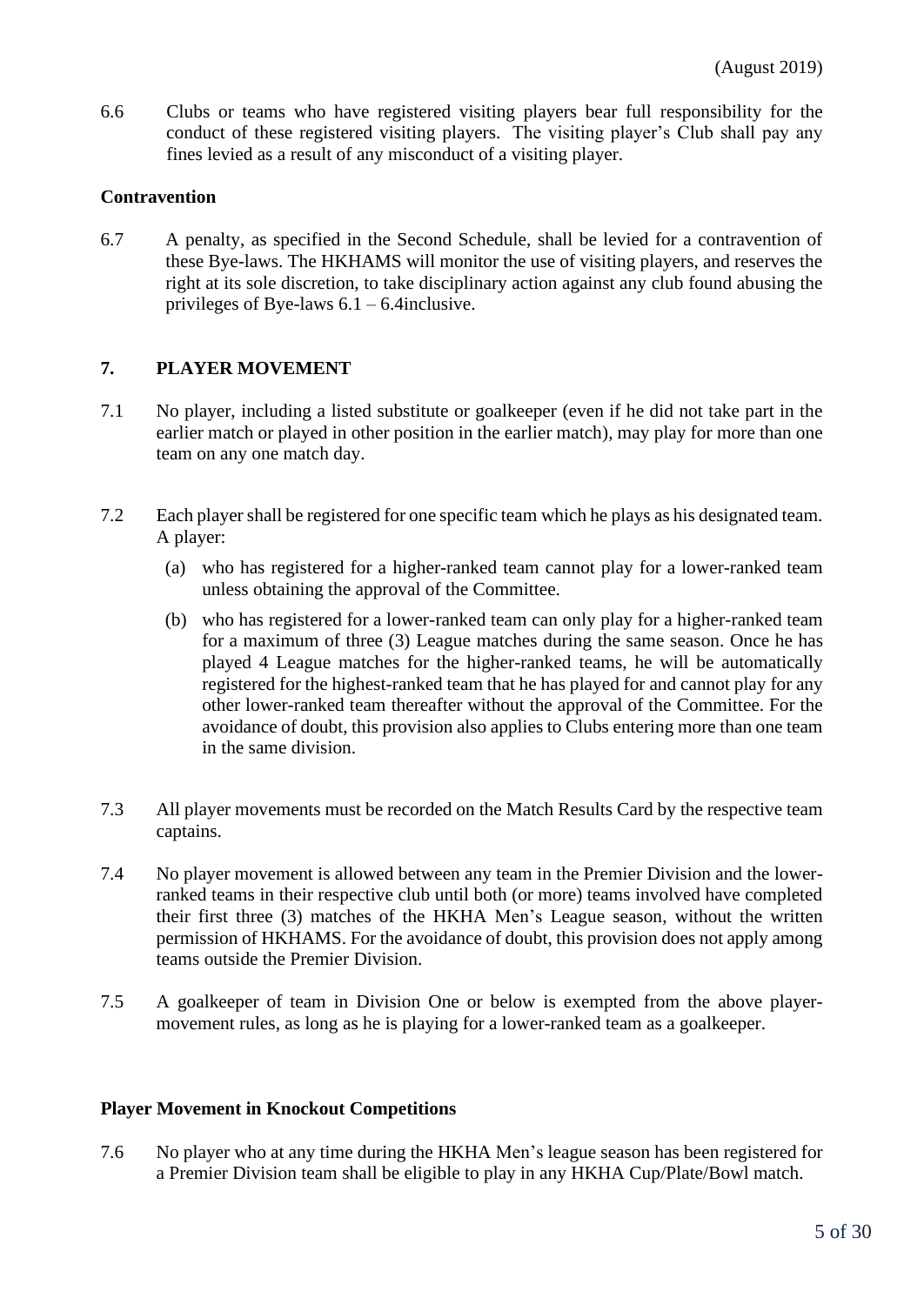- 7.7 A lower-ranked player may play for a higher-ranked team in the Guv Dillon Cup or HKHA Cup/Plate/Bowl competition, subject to the compliance to the bye-law 7.2 (b).
- 7.8 Once a player has participated for a team in one of the Cup competitions, he cannot play for any other team in any Cup competition thereafter without the Committee's approval, which will only be given if the player in question was a necessary replacement for the game in question to enable a team to be fielded. For the avoidance of doubt, this provision also applies to goalkeeper.

### **Contravention**

7.9 A penalty, as specified in the Second Schedule, shall be levied for a contravention of these Bye-Laws.

### **8. PLAYER TRANSFER**

- 8.1 Should a player wish to transfer from one Club to another during the HKHA Men's League Season, the Convenor of the player's proposed new Club shall make this intention known by written communication to the Committee. This letter shall include:
	- (a) a letter of 'release' from the Convenor of the player's current Club; and
	- (b) the appropriate fee, as specified in the First Schedule.
- 8.2 Until approval for the transfer has been obtained from the Committee, the player concerned shall not play hockey for either Club, in any match, held under the auspices of the HKHA. He may, however, play for an HKHA team.
- 8.3 Should the current Club refuse to give a letter of release within a reasonable time, but in any case no longer than two (2) weeks from the date of the original letter from the Convenor of the player's proposed new Club requesting his release, the player may appeal to the Committee for the transfer to be approved notwithstanding Bye-law 8.1(a). In the event of unreasonable delay, the Committee may require the Convenor of the player's previous Club to state his reasons for not giving a letter of release.
- 8.4 No transfer of players between Clubs shall be permitted between the 1st December and the end of the HKHA Men's League Season.

### **9. TEAM UNIFORMS**

9.1 Teams shall play in the shirt, shorts and sock colours stated on their HKHAMS application form. The Committee shall advise all Conveners of these colours before the start of the HKHA Men's League Season. In the event of a clash of colours, the second-named team on the match card, being the away team, shall change their shirts, shorts and/or socks. Away teams may be allowed to wear bibs over their numbered shirts if they do not have alternative numbered uniforms. Teams should note that a clash of sock colours might occur even though there is no clash of shirt colours. Similarly, the second-named team shall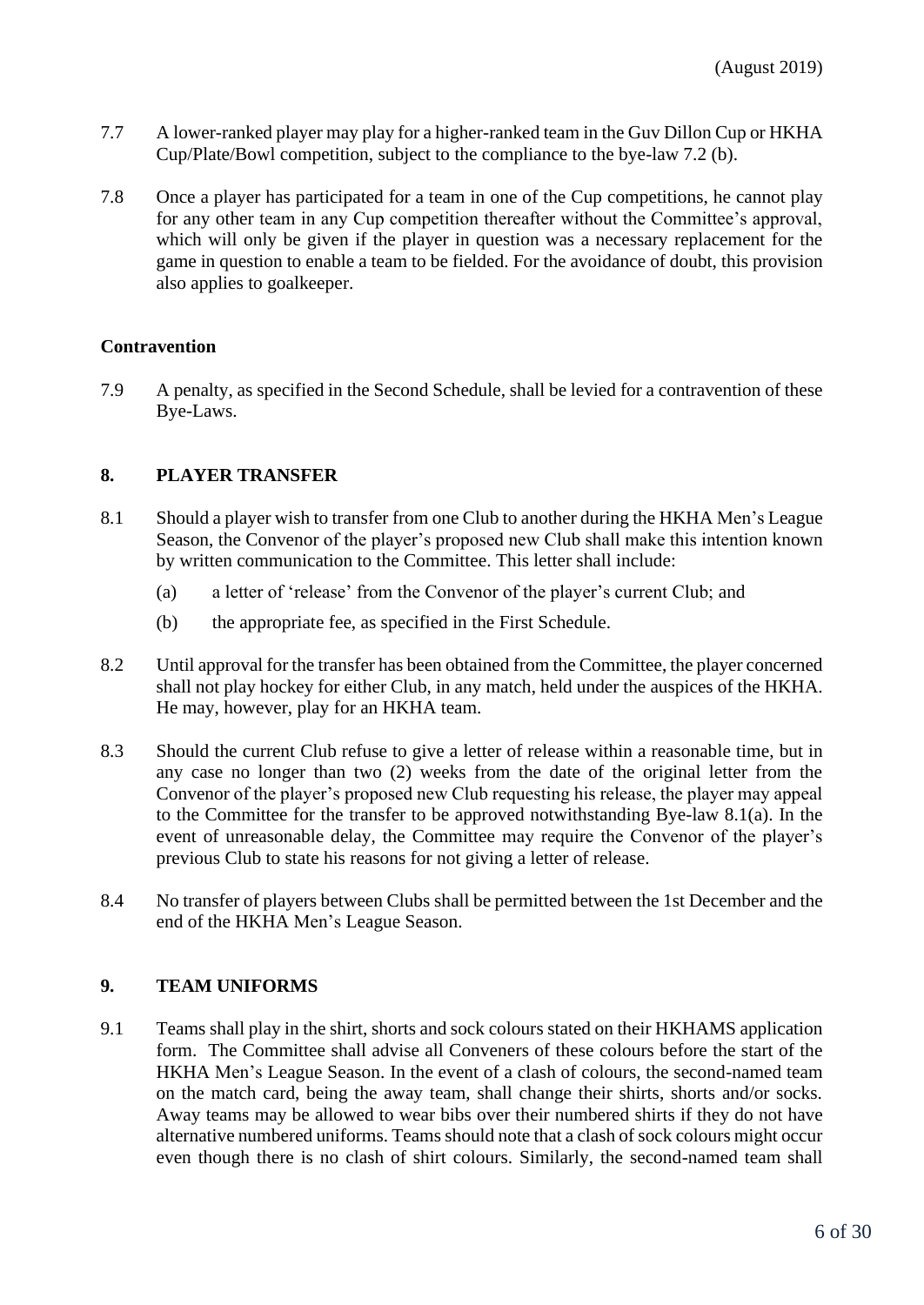change (socks only, if preferred). The use of white socks is not permitted in the Premier Division.

- 9.2 No team may use yellow as an official colour for its shirts. This colour is reserved for the exclusive use of the HKHA Umpires Section.
- 9.3 The HKHA logo is the official designation for the uniform of registered players and officials of the HKHA selected to represent the HKHA or Hong Kong at representative hockey matches. Clubs affiliated to the HKHA shall ensure that their members do not display the HKHA logo on any item whatsoever unless with the expressed permission of the HKHA Council. The HKHA Council will view any breach of this Bye-law as a most serious matter.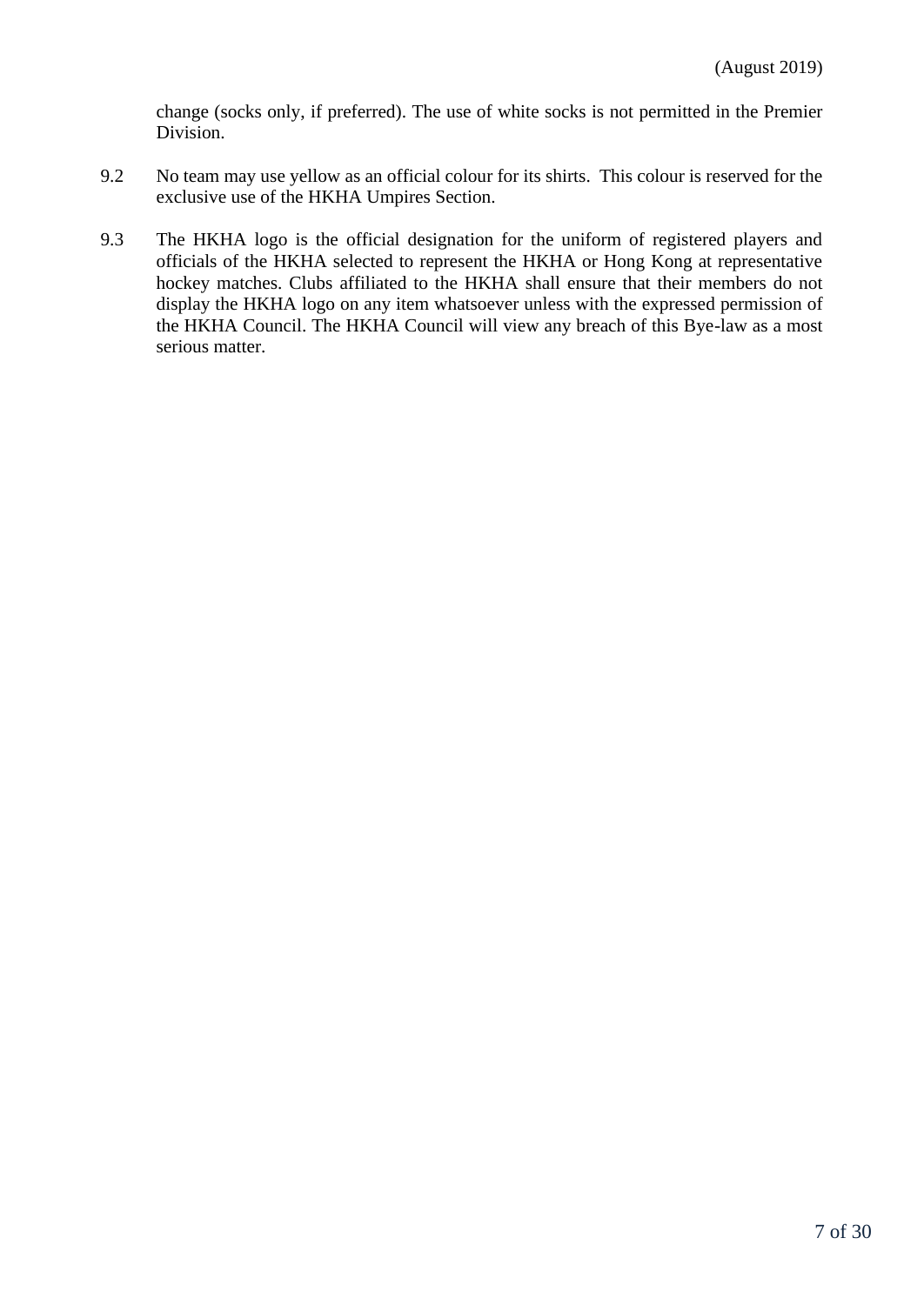- 9.4 A player may not participate in any League, Cup or Tournament match organized by the HKHAMS unless he is:
	- (a) wearing a numbered shirt. The number shall conform to his Player Registration number and shall be clearly printed or sewn on the fabric itself at the back of the shirt, visible from a reasonable distance. The use of safety pins to affix a number to a player's shirt is not permitted.
	- (b) wearing shin guards, properly tucked inside his socks; and
	- (c) wearing suitable footwear (football boots with studs for grass pitch shall not be worn on artificial-turf pitches).

Note: Any additional items of clothing worn by a player during a match must be the same colour as the adjoining piece of clothing.

9.5 Team Captains must wear a distinctive arm-band or similar distinguishing article on an upper arm, shoulder or lower leg.

### **10. LEAGUE ORGANIZATION**

10.1 The HKHA Men's league shall be known as the Hong Kong Hockey Association Men's League Competition (the HKHA Men's League hereinafter) and normally comprise:

A Premier Division; A First Division; A Second Division; A Third Division; A Fourth Division; A Fifth Division; and A Sixth Division.

- 10.2 The competition and rules for the Premier Division shall be subject to the pre-season meeting of the HKHAMS with the local Premier Division teams and any other invited teams.
- 10.3 Each Division will normally have a maximum of twelve (12) teams, but the number of Divisions and number of teams playing therein may be varied by the Committee prior to the commencement of each HKHA Men's League Season to take account of prevailing circumstances at the time, such as number of new teams entered, old teams dropping out, capacity of hockey pitches available for League matches etc.
- 10.4 The HKHAMS may accept teams from the Veterans Section, and Promotion and Development Section, to participate in the HKHA Men's League. Such teams shall only be accepted on condition that they abide by all relevant HKHAMS Bye-laws. The Committee shall decide in which Division such a team shall play. The results of HKHA Men's League matches involving these teams will count for all purposes, except that the final placing of these teams will be disregarded for purposes of determining the HKHA Men's League winners and for promotion/demotion.
- 10.5 New teams will start in the lowest Division unless the HKHAMS decides otherwise. No new team will be accepted once the HKHA Men's League Season has commenced.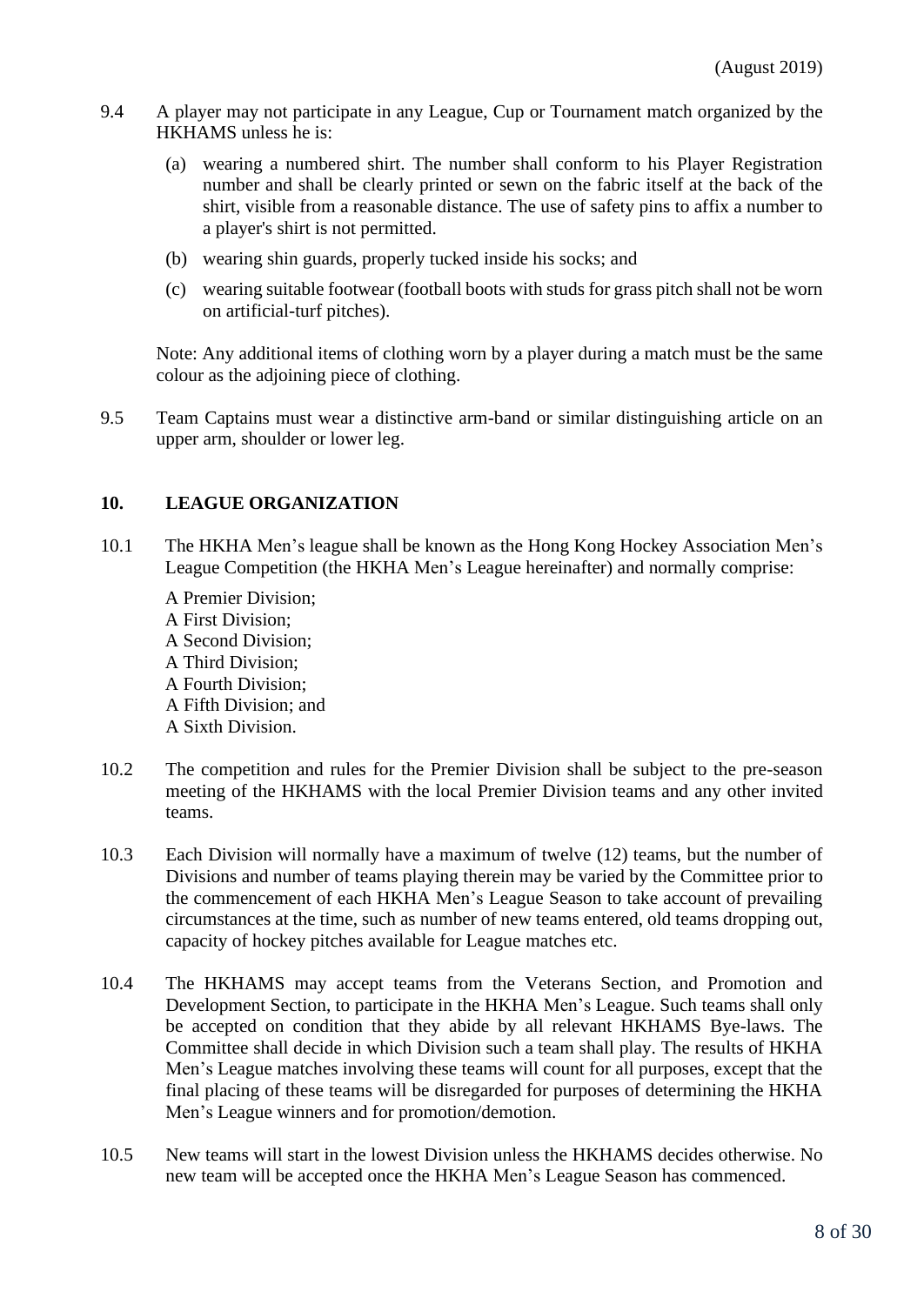#### **Promotion and Relegation**

- 10.6 The Champions and First Runners-Up teams in the First, Second, Third, Fourth, Fifth and Sixth Divisions will be:
	- (a) eligible for promotion to the Premier, First, Second, Third, Fourth, and Fifth Divisions respectively for the following HKHA league season.
	- (b) replaced in their respective Divisions by the two lowest-placed teams of the Premier, First, Second, Third, Fourth and Fifth Divisions respectively.
- 10.7 Participation at the Premier League is on invitation basis only as decided by the Committee. Teams refuse to accept the invitation from the Committee to participate in the Premier League are required to submit their justification within 2 weeks after the end of the Season. The Committee, may at its sole and absolute discretion, impose deduction of points on the team that has refused to be promoted in the forthcoming season.
- 10.8 Where two or more teams have an equal number of points, they will be ranked according to the following criteria (in order):
	- Matches won
	- Goal difference
	- Goals for
	- Results between equal teams in the division

In case there are two or more teams competing for promotion or relegations have the equal number of points, the teams will play one extra match against each other to determine the final placing. If this is not deemed necessary by the Committee, the teams will be considered to have tied.

10.9 Notwithstanding Bye-laws 10.6 to 10.8 above, the Committee may invite any team to play in the higher division in the new season or request a team to play in the same division that it played in the preceding season as the Committee, at its sole and absolute discretion, deems appropriate to optimize the league structure. The Committee's decision will be communicated to the clubs concerned at the start of each hockey season, including the promotion and relegation criteria.

# **11. LEAGUE MATCHES**

- 11.1 All matches shall commence at the scheduled time stated in the fixtures list. In the event of a late start (i.e. after ten minutes of the scheduled time) where the fault lies with one or both teams (e.g. late completion of result card, goalkeeper not ready etc.) the umpire shall record this on the match result card.
- 11.2 If the entire team, for whatever reason, walks-off (or refuses to continue to play), the match will be awarded to its opponents, 3-0 or the score at the time, whichever is the higher. The team captain involved is required to submit a report to explain the walk-off decision to the Committee within 24 hours of the incident. The Committee will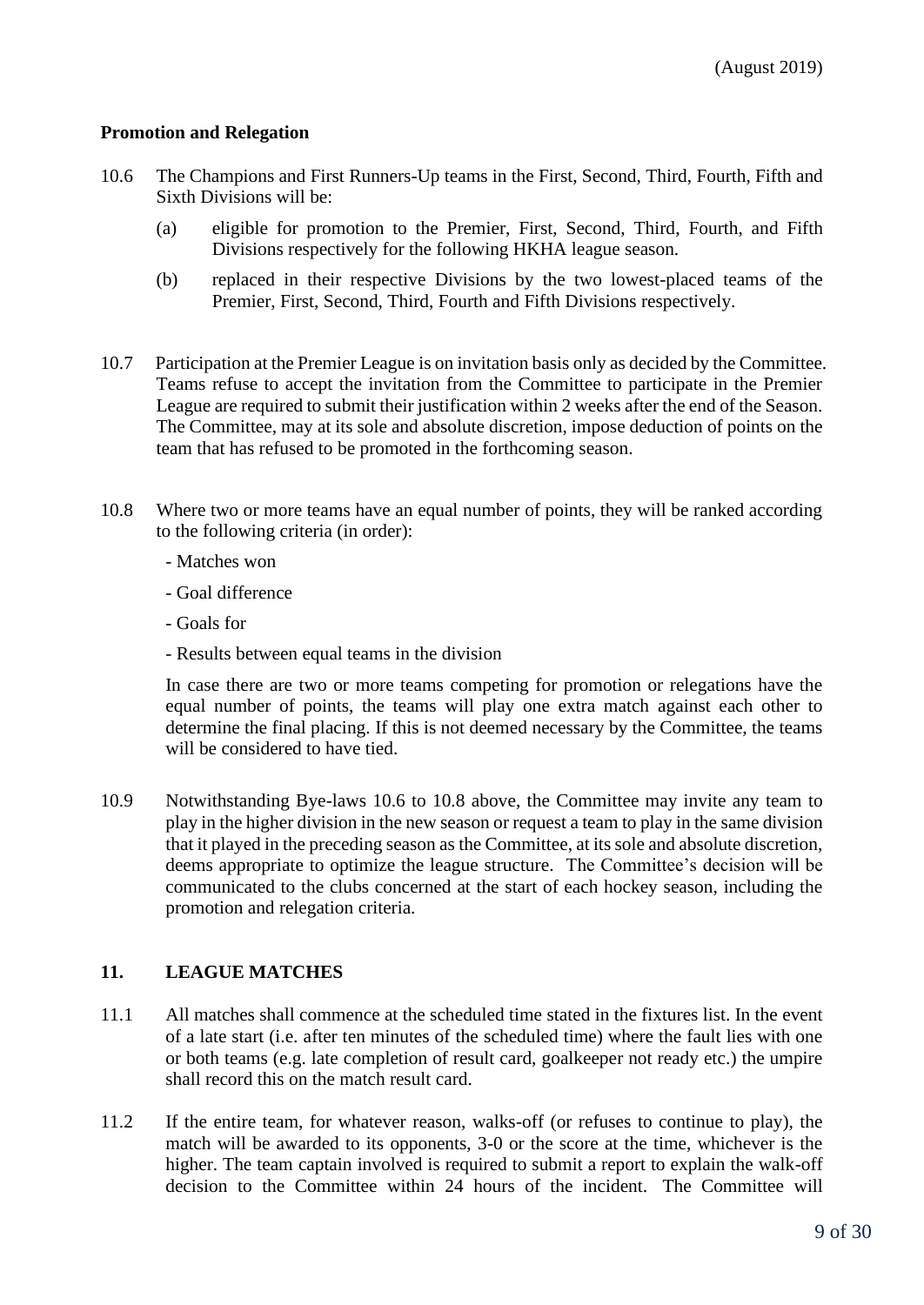investigate the incident and refer the case to the DC for follow-up action, where necessary.

A team which gives two (2) walkovers during the HKHA League (or a team in the Premier Division which gives one (1) walkover during the HKHA League) or one (1) walkover during the Knockout Tournaments may be required to withdraw from the HKHA League and/or the Knockout Tournaments by the Committee. In the event of such a withdrawal all previous results of that particular team in the HKHA League and/or the Knockout Tournaments will be nullified. The Convenor of an Affiliated Club which has given a walkover in any HKHA match is required to explain in writing to the Committee, within seven (7) days of the date of the match, the reason(s) for the team having given the walkover.

- 11.3 League teams shall, at the start of a match, consist of at least eight (8) registered players. In the event that a team (or teams) does not have at least eight (8) players on the field of play within ten minutes of the scheduled time for the start of the match, such team (or teams) will be in breach of this Bye-law, the match will not be played and the umpires will record the result as a WALKOVER on the Match Result Card. The team receiving the walk-over will be credited 3 goals.
- 11.4 In any regular competition (11 players on the field), if for any reason, the number of players of a team is reduced to less than eight (8) players, at the time that happens, the match will be awarded to the opponents 3-0 or the score at the time whichever is the higher. The umpires will report the reason for the above, and if there is any question of players walking off, as opposed to injury or dismissal (red card), the matter will be referred to the Committee. For the avoidance of doubt, a player who has been shown a Yellow Card continues to be a player. A player who has been shown a Red Card immediately ceases to be a player.
- 11.5 For any walkover approved by the Committee prior to the start of the match, both teams are required to send the list of players that would have played for the subject match to the Committee within seven (7) days of the date of the match.
- 11.6 A team which gives three (3) walkovers during the HKHA Men's League Season may be required to withdraw from the League by the Committee. In the event of such a withdrawal all previous results of that particular team will be nullified. The Convenor of an affiliated Club, which has given a walkover in any HKHA match, is required to explain in writing to the Committee, within seven (7) days of the date of the match, the reason(s) for the team having given the walkover.
- 11.7 If a team withdraws from the HKHA League at any time, the Committee shall have discretion to impose such penalty on that particular team as they deem necessary.

#### **Contravention**

11.8 A penalty, as specified in the Second Schedule, shall be levied for a contravention of these Bye-laws. Note that different penalties apply to different contravention.

#### **Results of League Matches**

11.9 Points for league matches will be awarded as follows: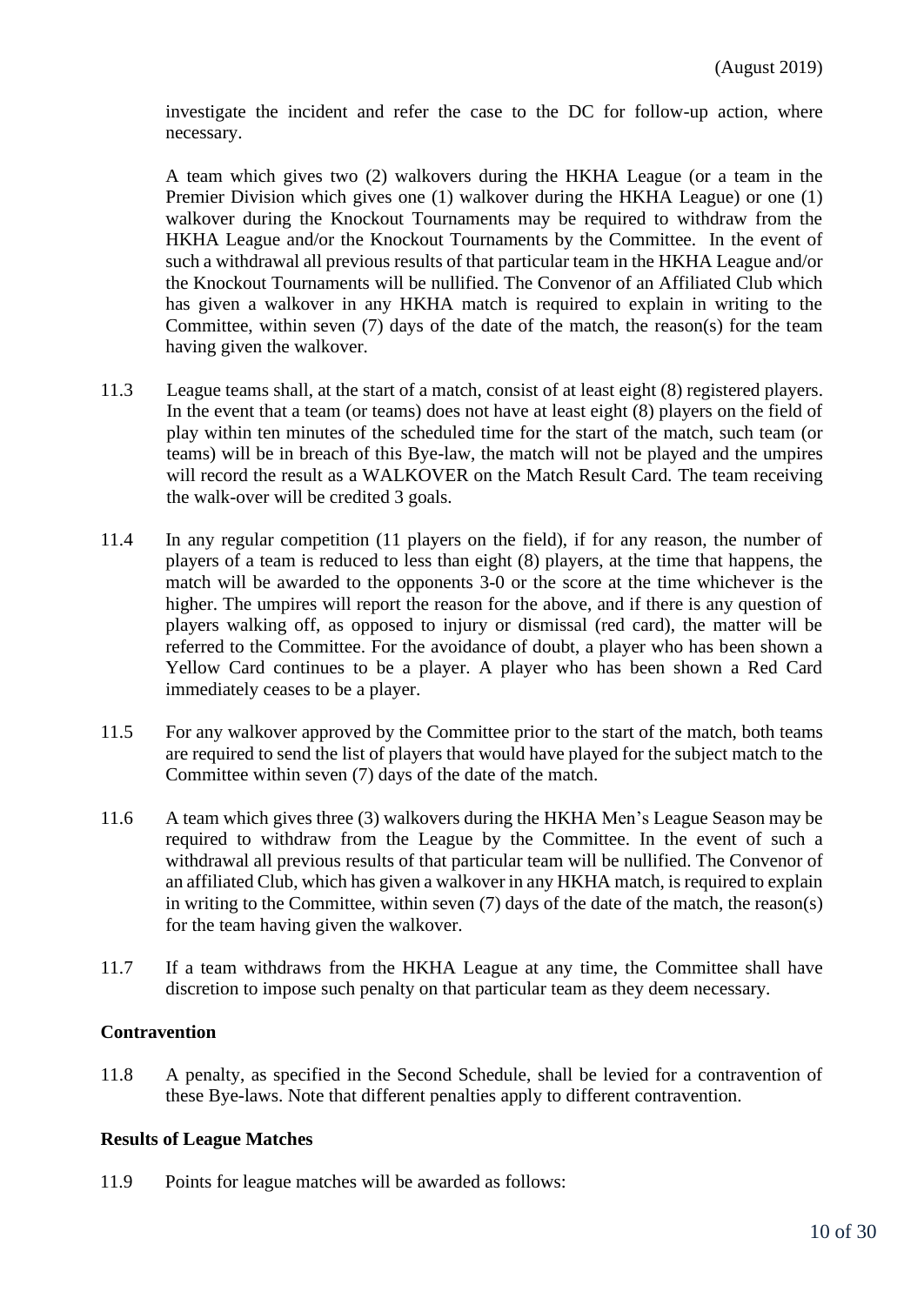Win: Three (3) points Draw: One (1) point

- 11.10 Where two or more teams have an equal number of points, they will be ranked according to the following criteria (in order):
	- Matches won
	- Goal difference
	- Goals for
	- Results between equal teams in the competition

### **Postponement or Bringing Forward of League Matches**

- 11.11 Requests for postponement or bringing forward of match on the grounds of player unavailability will normally not be entertained. The Committee may consider a request for postponement or bringing forward of match if the request is made at least fourteen (14) days before the match is scheduled to take place. The Committee will advise the Clubs within five (5) days whether their application has been granted. Requests for postponement or bringing forward shall be accompanied by an administrative levy, as specified in the [First Schedule,](http://www.hockey.org.hk/hkha/eng/mens/byelaws2.html#1sch#1sch) which may be refunded at the Committee's discretion.
- 11.12 Any match in which either team has two (2) or more players absent because of national team duty for the HKHA Squads (including as team officials) may be postponed upon request.

### **12. POSTPONEMENTS/CANCELLATIONS/ABANDONMENTS**

- 12.1 If an artificial-turf pitch has been inadequately watered (either by the spray system or naturally by rain) the match shall not commence. The umpires shall record this fact on the match result card.
- 12.2 To be acceptable for play, the playing surface shall have received sufficient water to be thoroughly wet, taking account of the prevailing weather conditions.
- 12.3 The two teams shall not play a "friendly match" on the surface. If they do, they will be charged the cost of the pitch booking and will be subject to disciplinary action by the Committee.
- 12.4 In the event that a black rain storm signal or a typhoon signal number 8 or above is in force at the appointed starting time, the match shall not commence.
- 12.5 If a thunderstorm is approaching (and the authorities in charge of the pitch have not closed it) play shall continue until the time interval between the flash of lightning and the clap of thunder has reduced to 10 seconds. At that point the umpires shall temporarily stop the match (noting the time remaining) and all players and officials shall immediately leave the pitch area to seek shelter. When the storm has passed (and if permitted by the ground authorities) the match shall be restarted as directed by the umpires, taking account of the play situation at the moment of stoppage.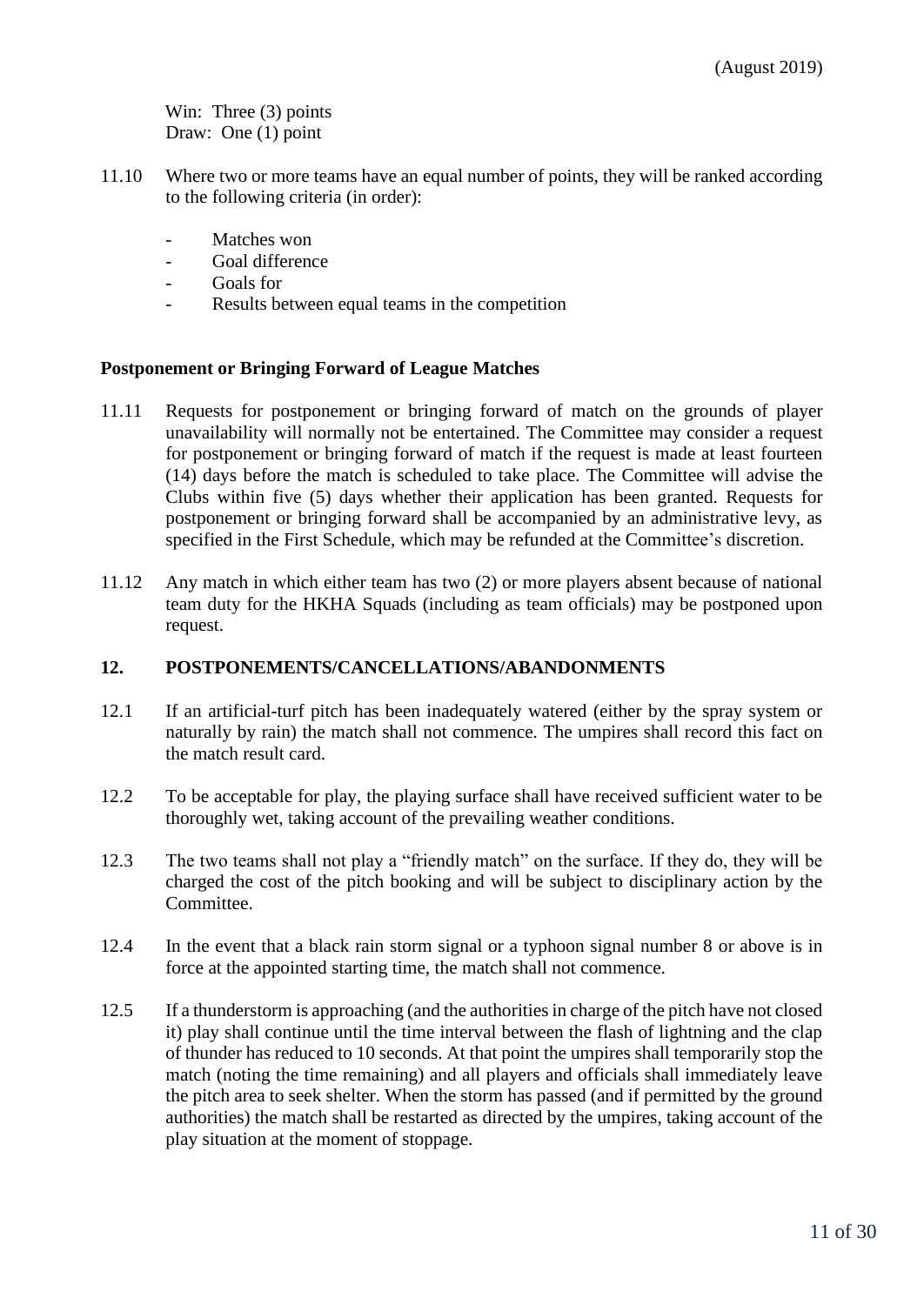- 12.6 In the event that heavy rain causes an artificial pitch to become so waterlogged that play becomes difficult or even dangerous, the umpires shall temporarily stop the match (noting the time remaining) and wait until the worst of the storm has passed and the pitch drained to a satisfactory condition. The match will then be restarted as in 12.5.
- 12.7 For natural grass pitches, the decision on whether play may proceed rests with the club's authority. However, over matters of player safety, such as during a thunderstorm, the umpires shall take responsibility.
- 12.8 In the event of a failure of the floodlighting during an evening match, the umpires shall immediately stop the match. If the fault cannot be rectified within a short time, and the match restarted as in 12.5, the Match Result Card shall be completed noting that the match was abandoned and the time remaining. The Committee shall then decide on the appropriate action.
- 12.9 The Convenor of the home team will notify the Committee by telephone or e-mail on the day following that on which League matches have been postponed or abandoned due to inclement weather. The Committee will re-arrange the playing of these postponed or abandoned League matches at the earliest opportunity.
- 12.10 Due to adverse playing conditions, the umpire may decide to abandon a match. If the match is abandoned during the first half, the full match will be rescheduled to another time by Committee and NO score will be carried forward to the re-scheduled match. Red/Yellow cards issued will however be counted against the player's disciplinary record. If the match is abandoned after the completion of the first half, the score at the time will be counted as the final score with NO rescheduling of the match.
- 12.11 If a Cup match is abandoned after the completion of the first half with the score at tie, the Match Result Card shall be completed noting that the match was abandoned and the time remaining. The Committee will re-arrange the playing of the abandoned match at the earliest opportunity. The rescheduled match will only play for the remaining time of the respective abandoned match with the match re-starting from the centre of the pitch after a toss of coin. No player movement is allowed for the rescheduled match.(For the avoidance of doubt, all registered players of both teams can play for the rescheduled match regardless of whether they have play the respective abandoned match.)

### **13. CAPTAINS' RESPONSIBILITIES**

- 13.1 Each Team Captain has authority only over his own team players including substitutes; he has no right to question or challenge any decisions made by the umpires. Should an officiating umpire call upon a Team Captain to give instructions to his team, the Team Captain shall do so immediately.
- 13.2 In the event that no umpires are present at the scheduled time for commencement of a match, both Team Captains shall act as umpires or may designate qualified individuals to act as umpires. Each Team Captain shall, therefore, have a whistle in his possession at each HKHA match. In the event that only one qualified umpire is present at the scheduled commencement of a match, it is the responsibility of the two Team Captains and the umpire to reach a mutually acceptable agreement as to the provision of the second qualified umpire. If this agreement is not forthcoming, each team shall provide one non-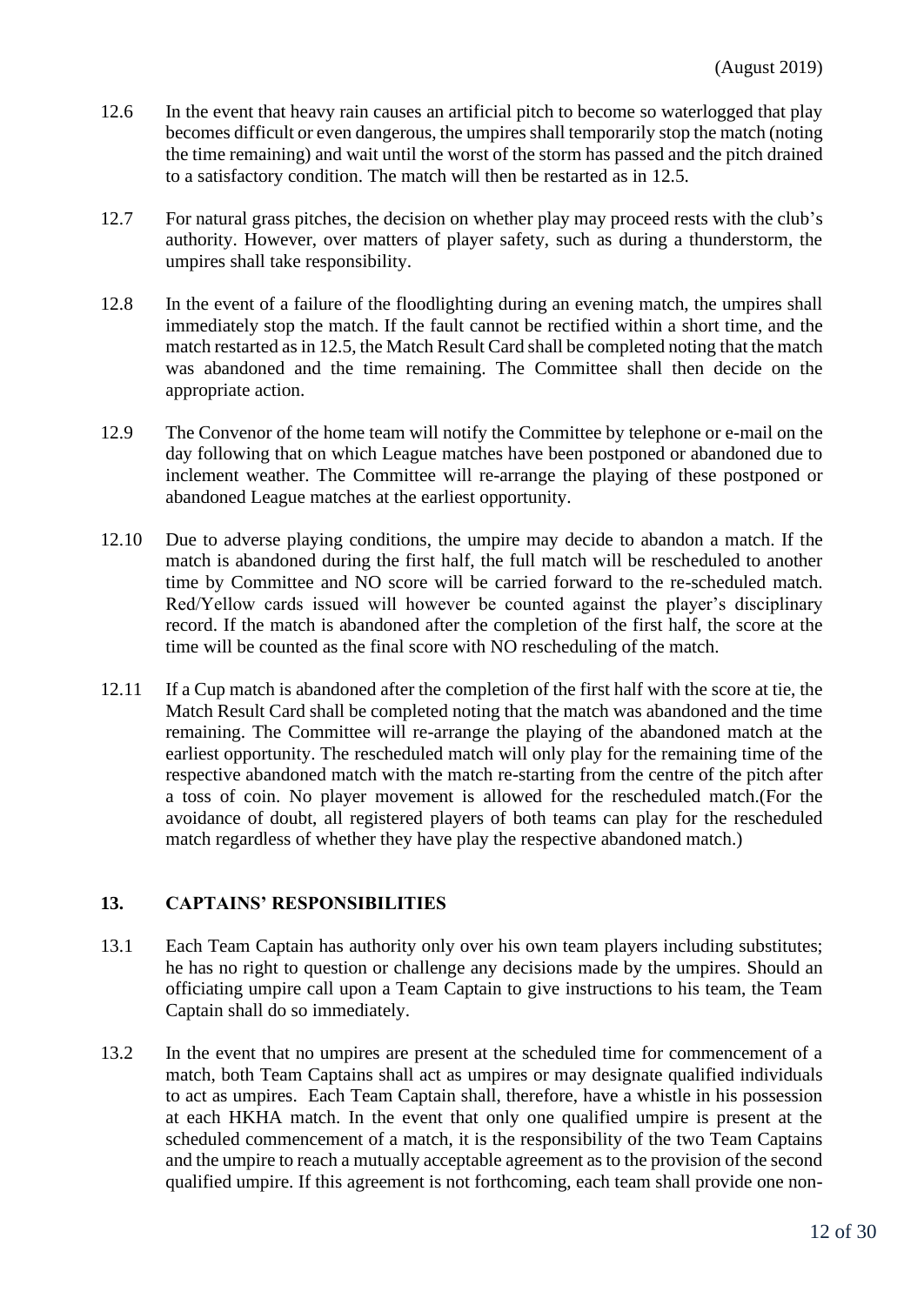playing qualified umpire for one half of the match. In case either team or both teams cannot provide non-playing qualified umpire, the Team Captains have to either umpire for their respective teams or appoint one of their players who is qualified umpire for the subject match.

- 13.3 At all hockey matches held under the auspices of the HKHAMS, the home Team Captain shall provide two (2) match-condition white hockey balls for the match. The away Team Captain shall provide one (1) match-condition white hockey ball to be held in reserve. The colour of the match-condition ball to be provided can be white or any other colour, which contrasts with the playing surface, that is agreed between the umpires and team captain, in accordance with the Rules of Hockey.
- 13.4 If called upon to do so by an Official of the HKHA, an Official of the HKHAMS, or an appointed umpire, a Team Captain shall name a player and/or spectator at a match if the Team Captain knows such player and/or spectator. The naming of the player and/or spectator by the Team Captain shall be done promptly.
- 13.5 Team Captains are responsible and held accountable for the completion and the accuracy of the information of their respective teams on the match card.
- 13.6 Team Captains are responsible for fielding his team with eligible players only. They should ensure that players are carrying proper identification documents that can facilitate identity check which may be carried out by the umpires, match officials or such officials appointed by the HKHAMS. If a Team Captain is concerned about the validity of the players of the other team, he should approach the umpire during the break to ask for a identification check. Such request and the results of the check carried out must be recorded in the match card.

#### **Contravention**

13.7 A penalty, as specified in the Second Schedule, shall be levied for a contravention of these Bye-laws.

#### **14. MATCH RESULT CARDS**

- 14.1 The Electronic Match Result Cards should be processed as follows:
	- a) The home team is the first named of the two teams in a match. Before the commencement of the match:
		- i. the home Team Captain shall select the names of all his team players, up to maximum of sixteen (16) players, insert the Umpire Numbers of the officiating Umpires for the match and then click "submit player list" in the electronic match card;
		- ii. away Team Captain shall select and confirm electronically the names of all his team players, up to a maximum of sixteen (16) players; and
		- iii. the Umpires will not commence the match until steps (i) and (ii) above have been completed.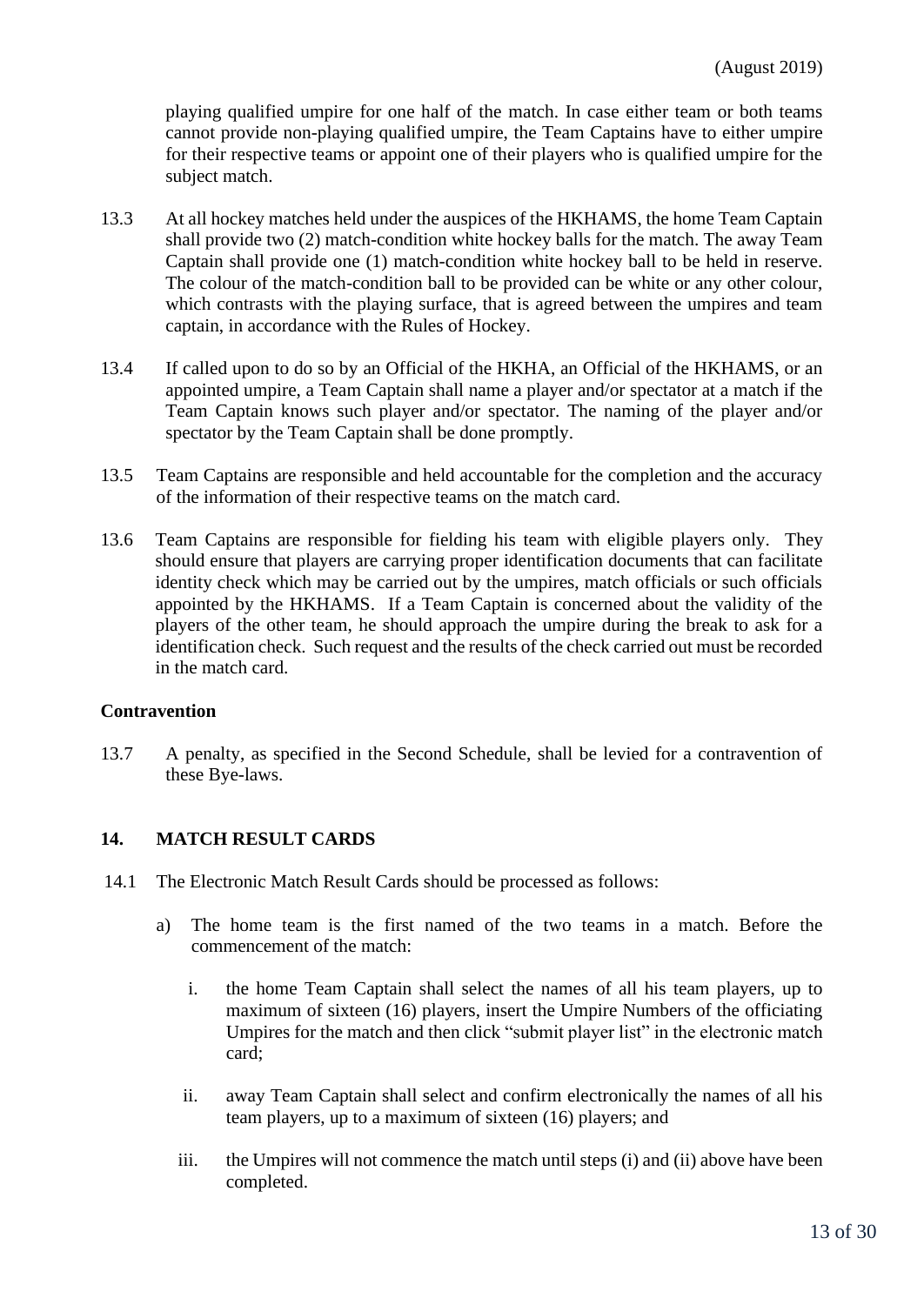- b) In the event that an Umpire fails to arrive at a match on or before the scheduled starting time, the home Team Captain shall make a note of this fact on the Electronic Match Card.
- c) After the match:
	- i. the Captains shall ensure that, immediately after the match, the Umpires enter the final result in the Electronic Match Card and click "Submit Match Card" after inserting, if any, the details of any Bye-law contravention and Yellow and/or Red Card awards, then
	- ii. each Team Captain should identify in the Electronic Match Card any players in their Team who scored a goal in the match and the number of goals scored, insert additional comments, if any, (including as may be required pursuant to 14.2(b)) and click "Submit Match Card" within twenty-four (24) hours of the scheduled start time of the match.
- d) If the Electronic Match Card cannot be completed due to a technical issue, the home Team Captain shall provide a sheet of paper on which both Team Captains will enter player lists and the Umpires will sign off with results and additional information/comments, if any, inserted. This sheet of paper shall be treated as a Paper Match Card and be posted to the HKHA office, no later than three (3) days after the match.
- 14.2. The responsibility of checking the Team's Players List and players' photographic identifications rests jointly with the officiating Umpires and the Team Captains. In the event of dispute/disagreement between the two Team Captains, the officiating Umpires shall make the decision and a note to that effect recorded on the Umpire's remarks of the Match Card. In order to facilitate a proper and efficient player identification check, all players are required to carry with them their photographic identification documents or a copy thereof.
- 14.3. Both Team Captains shall provide the Umpires with their respective most updated Team Players Lists with pictures for all players listed on the Match Card at least 5 (five) minutes prior to the scheduled match start time. In the event a team is unable to produce the Team Players List with pictures, the Umpire may demand a photographic identification check on players to be carried out before or during the match. In the event that a team is unable to produce photographic identification for particular players, the Umpire should note which players were unable to produce photographic identification on the Match Card for action by the Committee. A player who has failed to provide a photographic identification document upon request will be deemed an ineligible player.

#### **Contravention**

14.4. A penalty, as specified in the Second Schedule, shall be levied for a contravention of these Bye-laws relating to the Match Result Card.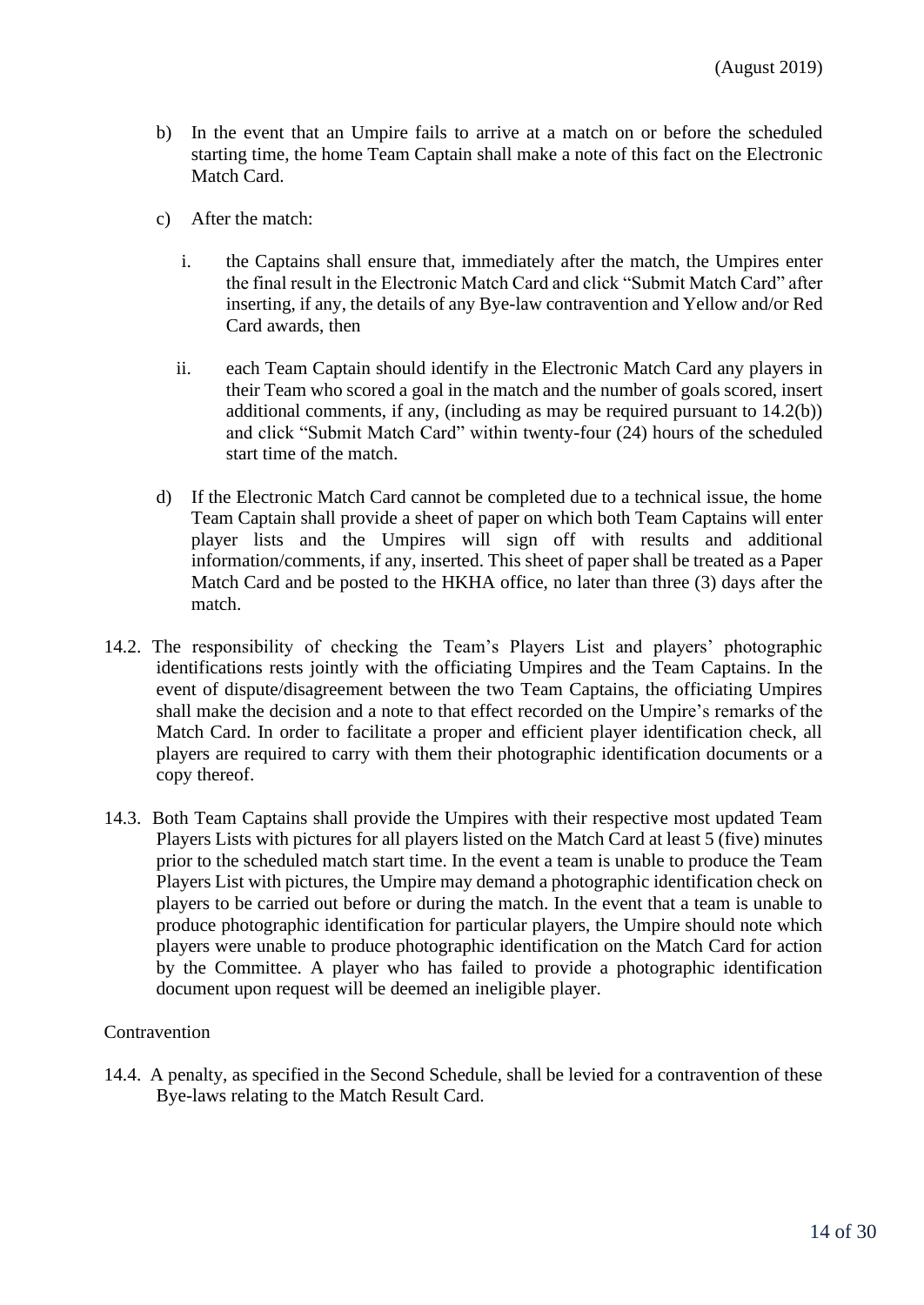### **15. DOMESTIC KNOCKOUT TOURNAMENTS**

- 15.1 The tournaments approved by HKHAMS include the Holland Cup, the HKHA Cup, HKHA Plate, HKHA Bowl and one-day and other tournaments as sanctioned by HKHAMS from time to time.
- 15.2 Teams eligible for these tournaments are as follows:

| Guv Dillon Cup | <b>Teams in Premier Division</b>    |
|----------------|-------------------------------------|
| HKHA Cup       | Teams in First & Second Divisions   |
| HKHA Plate     | Teams in Third and Fourth Divisions |
| HKHA Bowl      | Teams in Fifth and Sixth Divisions  |

- 15.3 Except for the Guv Dillon Cup, there shall be no seeding of the teams in the other competitions. The draw of the four competitions will be announced before the start of the HKHA League season.
- 15.4 The normal rules of hockey and these Bye-laws shall apply to all tournaments except as shown in the following paragraphs.
- 15.5 If a team withdraws from domestic tournaments at any time, the Committee shall have the discretion to impose such penalty on the offending team as it thinks fit.
- 15.6 Should the result of a match be a draw after normal time, then a penalty shoot-out competition shall be played to establish the winner of the match.

#### **Penalty Shoot-Out Competition**

- 15.7 5 players from each team take a one-on-one penalty shoot-out alternately against the goalkeeper or a defending player of the other team making a total of 10 penalty shoot-outs. The players take the penalty shoot-out in the sequence nominated and communicated by the captain to the umpires before the start of the penalty shoot-out competition. A player who has been excluded permanently (red card) from the field of play during the same match, cannot take part in the penalty shoot-out competition.
- 15.8 The umpires choose the goal to be used. The team which wins the toss has the choice to take or defend the first penalty shoot-out.
- 15.9 The team scoring or awarded the most goals is the winner and the competition ceases once an outright winner is determined.
- 15.10 During a penalty shoot-out competition, all persons who appear on the match result card and who are entitled to sit on the team bench for that match are permitted to enter the field of play but only in the area outside the 23m area used for the shoot-out. The goalkeeper of the team taking a penalty shoot-out may be on the goal-line outside the circle if so directed by the umpire. A player who is authorized by an umpire or match official to take or defend a penalty shoot-out may enter the 23m area for that purpose.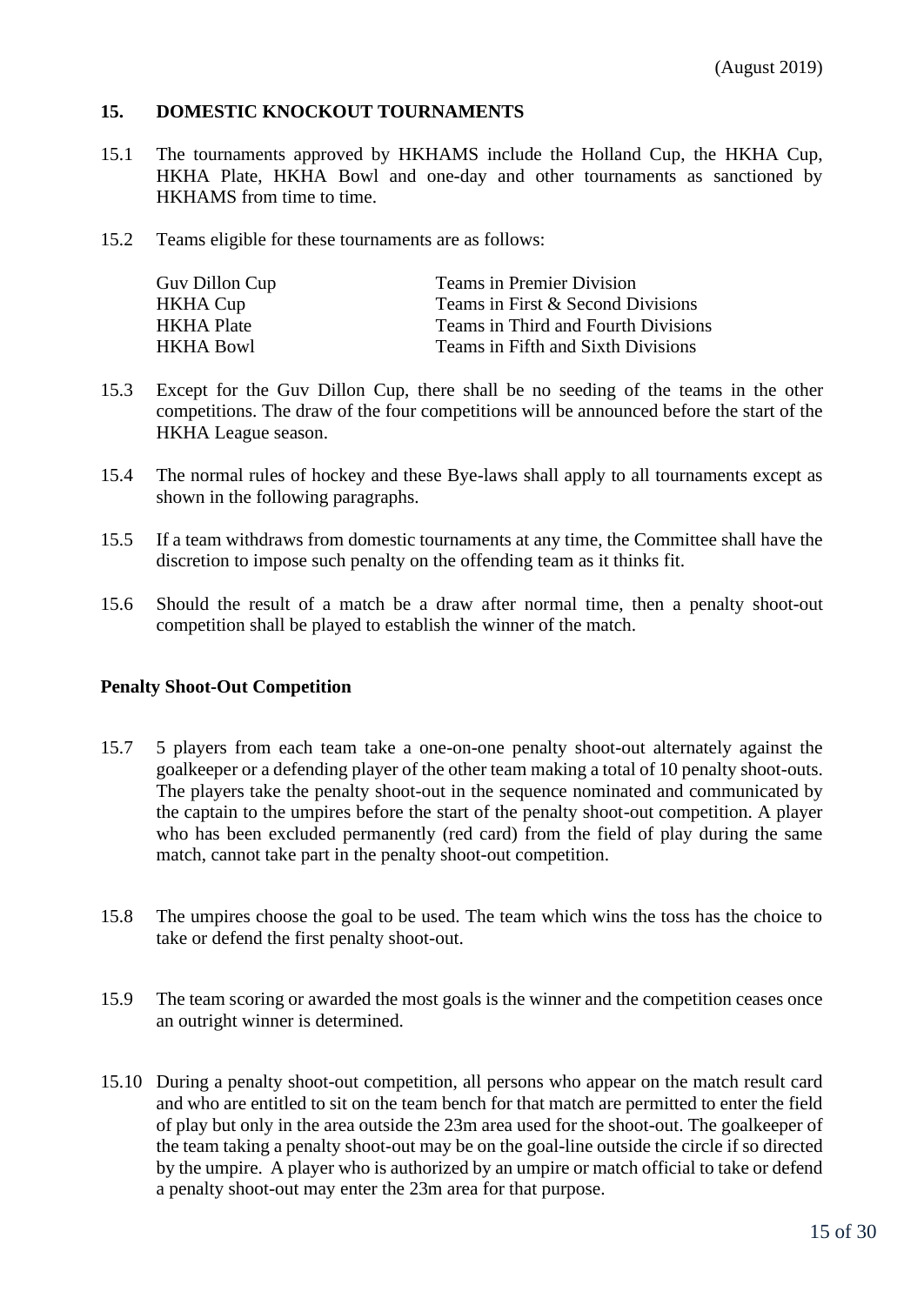15.11 The penalty shoot-out is taken under the following conditions:

- i the goalkeeper/defending player starts behind their own goal line between the posts;
- ii the ball is placed on the nearest 23m line opposite the centre of the goal;
- iii an attacker starts behind the 23m line near the ball;
- iv the umpire signals to the Match Official or his fellow umpire, in case of no Match Official, to start the shoot-out;
- v the attacker and the goalkeeper/defending player may then move in any direction;
- vi the shoot-out is completed when one of the following occurs:
	- 8 seconds has lapsed;
	- the attacker scores a goal;
	- the attacker commits an offence:
	- the goalkeeper/defending player commits an offence in which case the shoot-out is retaken;
	- the goalkeeper/defending player commits an intentional offence, in which case a penalty stroke is awarded;
	- the goalkeeper /defending player commits an unintentional offence inside or outside the circle in which case the shoot-out will be re-taken by the same player against the same goalkeeper/defending player
	- the ball goes out of play over the back-line or side-line; this includes goalkeeper intentionally playing the ball over the back-line.
- 15.12 If during a penalty shoot-out competition, a player (either an attacker or a goalkeeper) is suspended, that player takes on further part in that penalty shoot-out competition and, except for a defending goalkeeper, that player cannot be replaced. If the defending goalkeeper is suspended, the replacement can only come from the 5 players nominated to take part in the penalty shoot-out competition. The replacement goalkeeper is allowed reasonable time to put on protective equipment. If an attacker is suspended during a penalty shoot-out competition, any further penalty shoot-out that the player was entitled to take counts as no goal.
- 15.13 If during a penalty shoot-out competition, a defending goalkeeper is incapacitated, that goalkeeper may be replaced by another player from within the players listed on the match result card for that match, except as excluded above in 14.7 and 14.12. If the replacement goalkeeper is a field player, that player is allowed reasonable time to put on protective equipment.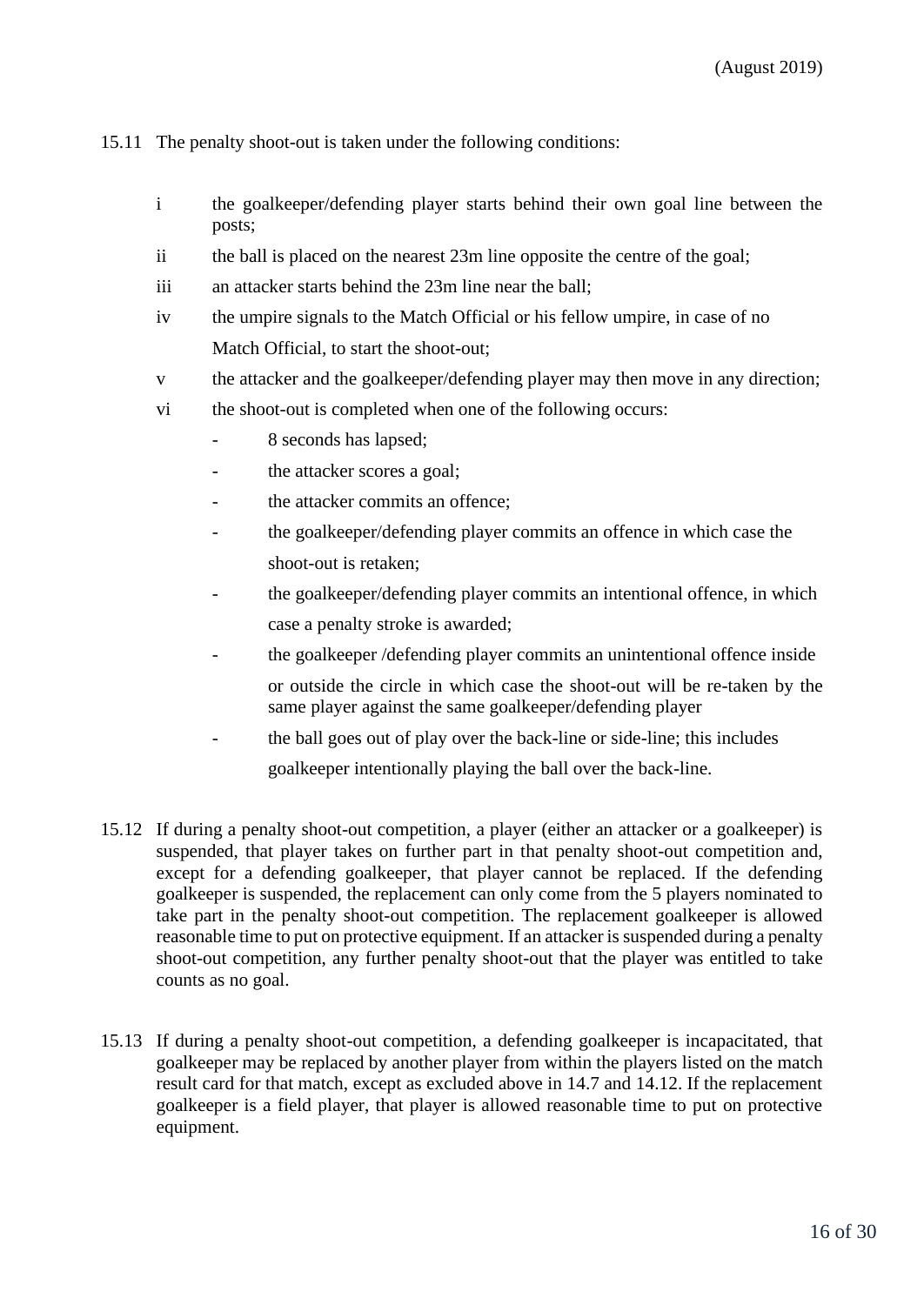- 15.14 If an equal number of goals are scored or awarded after each team has taken 5 shoot-outs, a second series of penalty shoot-outs is taken with the same players, subject to an incapacitated defending player being replaced. When one team has scored or been awarded one more goal than the opposing team after an equal number of shoot-outs (no minimum, no maximum) have been taken by each team, that team shall be the winner.
- 15.15 The same players take part in a second (unlimited) series of penalty shoot-outs except that an incapacitated goalkeeper can be replaced. The sequence in which the attackers take the penalty shoot-outs does not need to be the same as in the first series; before each penalty shoot-out series, the team captain chooses the order in which the nominated players take the particular penalty shoot-out. In this second series, all five nominated players take a penalty shoot-out before any of them are eligible to take a further penalty shoot-out.
- 15.16 The team whose player has taken the first penalty shoot-out of the first series must defend the first penalty shoot-out of the second (unlimited) series.
- 15.17 Umpires shall keep a written record of the proceedings, including the identity of each penalty shoot-out taker, the order in which the penalty shoot-outs were taken, and the result of each shoot-out. The record shall be signed by both umpires and firmly attached to the Match Result Card.
- 15.18 For any matters relating to penalty shootouts not covered hereinabove, the rules and procedures on "Shoot-Out Competition" under the latest FIH Tournament Regulations shall be followed.

### **One-Day Tournaments**

- 15.19 Participating teams shall comprise of a maximum of fourteen (14) players with not more than nine (9) players (including the goalkeeper) on the pitch at any one time.
- 15.20 Hockey balls will be provided by the HKHAMS. Each tournament will consist of two separate sections, with all teams entered grouped into pools in which they will play each other on a round-robin basis initially, followed by matches played on a knock-out basis by the leading teams in each pool. The number of pools in a tournament and the number of leading teams in each pool going forward to the knock-out phase will be decided by the Tournament Committee.
- 15.21 A win will count as three (3) points while a draw will count as one (1) point.
- 15.22 Where two or more teams in a pool have an equal number of points, they will be ranked according to the following criteria (in order):
	- Matches won
	- Goal difference
	- Goals for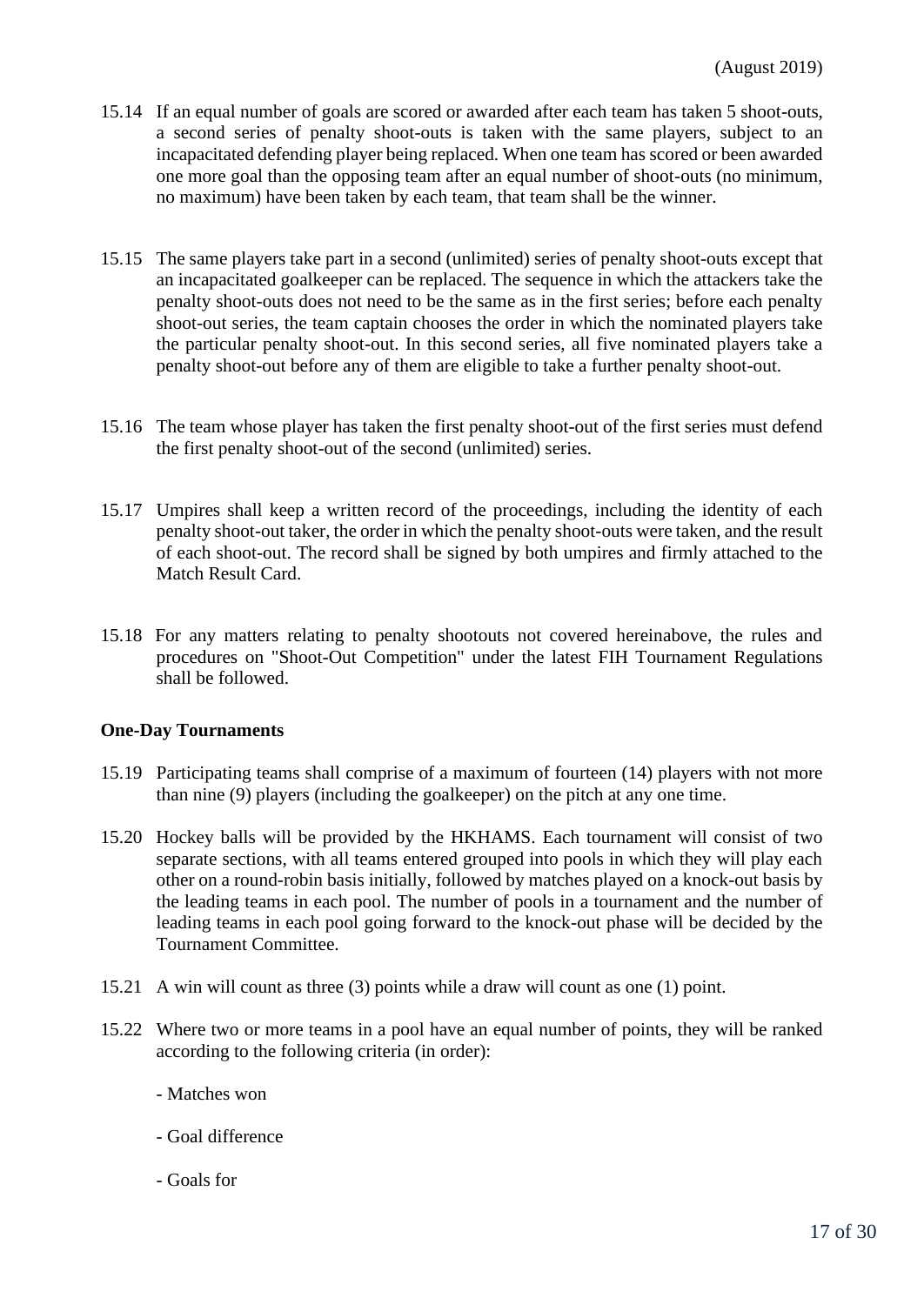- Results between equal teams in the competition
- Penalty Shoot-outs (to be taken by 3 instead of 5 players from each team)
- 15.23 Umpires for tournament matches shall be appointed and controlled by the HKHAUS.
- 15.24 The Tournament Committee, which will comprise the Chairman of the HKHAMS and two Committee members (appointed as Tournament Coordinator and Tournament Official), will circulate detailed arrangements, in writing, to all Conveners prior to the start of each Tournament. The decision of the Tournament Committee on any points or appeals arising during the course of a Tournament shall be final.

### **16. MISCONDUCT, COMPLAINTS AND APPEALS**

- 16.1 All officials, players and spectators participating in or at hockey matches held under the auspices of the HKHA shall be governed by the:
	- (a) The Rules of Hockey as from time to time made by the International Hockey Federation;
	- (b) Rules of the HKHA;
	- (c) Bye-laws of the relevant Section of the HKHA; and
	- (d) The HKHA Code of Conduct (Refer to Third Schedule).
- 16.2 All cases of misconduct shall be dealt with in accordance with Rule 2 of the HKHA Rules and/or Bye-law 15 of the HKHAMS General Bye-laws.

### **Yellow Card Penalty Points**

16.3 A player receiving a yellow card shall also receive penalty points as follows:

**Y1 Dissent** (continued contesting of umpires' decisions) – Two (2) points;

**Y2 Dangerous Play** (Continued or violent stick tackles, violent obstruction, continued and deliberate lifting of the ball) – Three  $(3)$  points;

**Y3 Verbal Abuse of Umpire** (use of foul language against the umpire(s) or continued and aggressive contesting of decisions of the umpire(s)) – Three (3) points;

**Y4 Verbal Abuse of Player** (use of foul language or continued and aggressive behaviour against another  $player(s)) - Two(2) points;$ 

**Y5 Threatened Assault on Umpire** (Physical confrontation of the umpire by a player) – Four (4) points;

**Y6 Threatened Assault on Player (Physical confrontation of a player by another player)** – Three (3) points;

**Y7 Others, state offence** (Non-violent nature) – One (1) point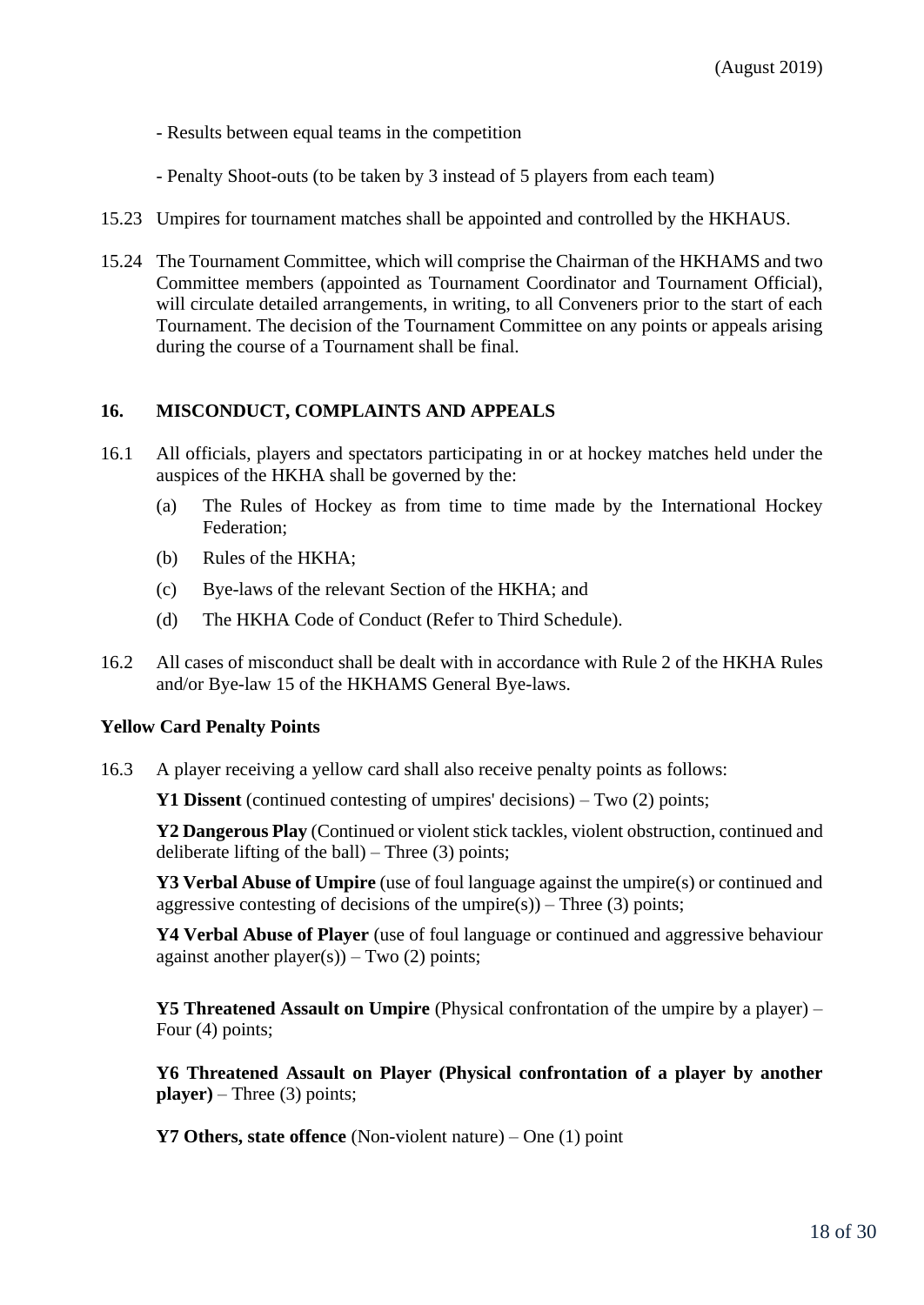# **PENALTIES**

5 points accumulated in one season – suspension for 1 match

10 points accumulated in one season –suspension for 2 matches

15 points accumulated in one season– suspension for 3 matches and referral to DC.

Upon accumulation of 5 points, the subject player will be immediately suspended for 1 match (league or cup). If the accumulated points exceed 5 points (e.g. to 6 or 7 points) then once the player has completed his suspension, the player starts a new accumulation of points from 5 to 10. The additional points above 5 (i.e. 1 or 2 depending on the total accumulated) shall begin to count towards the next "level" total of 10 points starting from 5.

**Example** A player, who has accumulated 3 points, receives a yellow card with a code Y2 offence (3 points). The player now has accumulated 6 points. The player automatically is suspended for 1 match. Following the suspension, he begins to accumulate points in a new series of 5 up to 10, starting at 6 points. Should the player accumulate a further 4 points, he will be suspended for another two matches.

Suspensions under the yellow card penalty points system shall be served upon the notification by the HKHAMS. Points left over from one season will not be carried over to the following season. However, suspensions received in the latter weeks of the season will carry forward to the following season if there are insufficient matches left to serve the suspension.

16.4 Depending on seriousness of each reported case of yellow card, the Committee may:

- (a) take no further action, or
- (b) issue a letter of warning, or
- (c) interview and warn the player in person at a meeting; or
- (d) refer the case to the DC should the offence bring the game of hockey into disrepute.

#### **Red Card Penalty System**

16.5 A player awarded with a red card shall leave the field of play immediately (staying at the team bench is not permitted) and receive automatic suspension as follows:

**R1 Repeated Dissent** – suspension for 2 matches

**R2 Second offense of dangerous play or very dangerous play** – suspension for 3 matches

**R3 Repeated verbal abuse or foul abuse of umpire** – suspension for 4 matches

**R4 Repeated verbal abuse or foul abuse of another player** – suspension for 2 matches

**R5 Repeated threatened assault or physical assault of umpire** – suspension for 5 matches

**R6 Repeated threatened assault or physical assault of another player** – suspension for 4 matches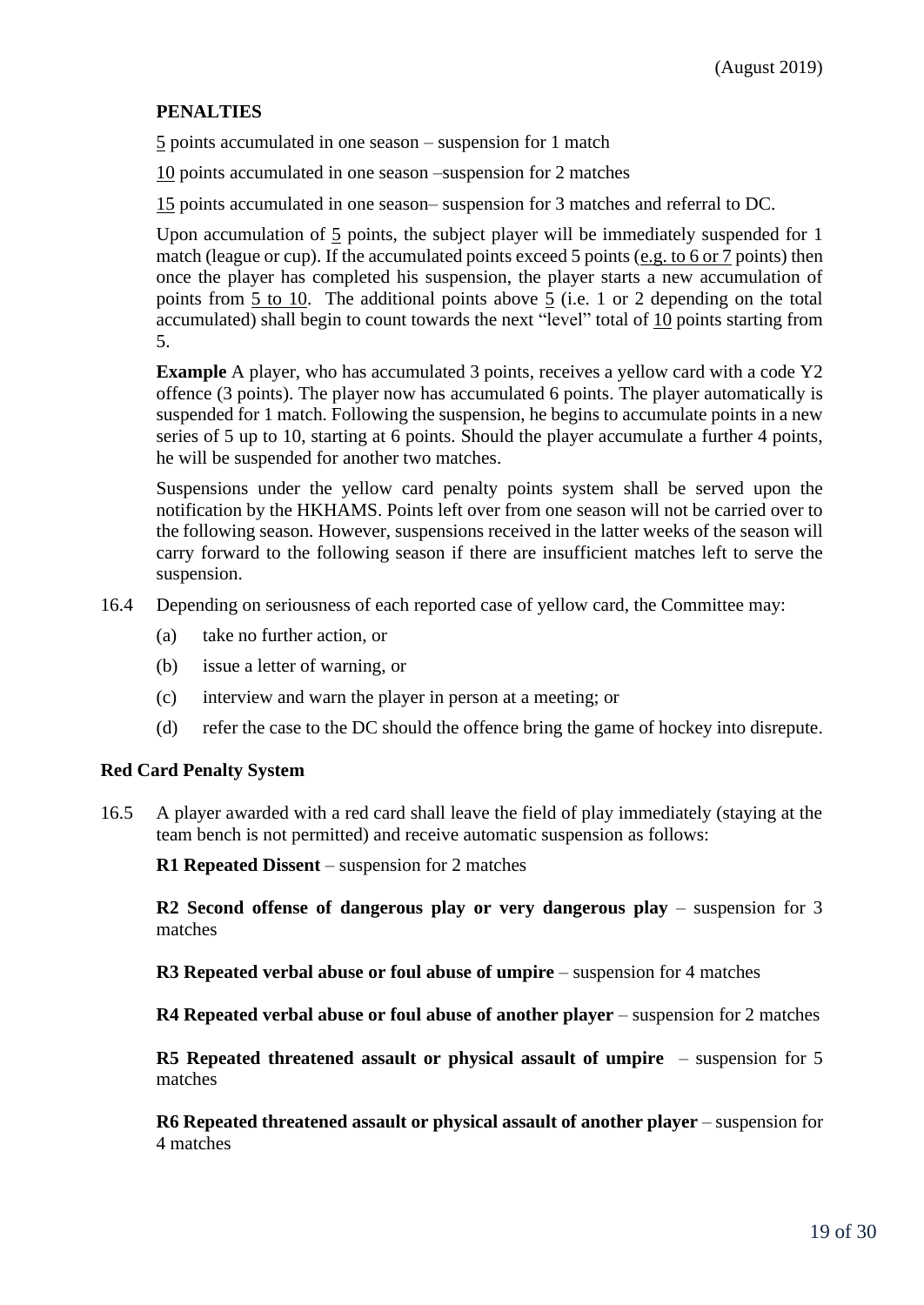**R7 Others, state offence (non-violent nature, repeated offence of Y7)** – suspension for 2 matches

- 16.6 Clubs are responsible to ensure their player having received a red card observe the immediate suspension and does not take part in any match during the period of the two matches suspension.
- 16.7 All red card offences will automatically be investigated by the MS for misconduct, where necessary, the case may be referred to the DC for further review. Suspensions received in the latter weeks of the season will carry forward if there are insufficient matches left to serve the suspension.
- 16.8 Complaints by an affiliated Club against officials, players or spectators of another affiliated Club shall be made, in writing, within forty-eight (48) hours, to the Secretary of the HKHAMS.
- 16.9 When the Committee receives reports or video-evidence from umpires or team captains regarding serious misconduct of players during the match regardless whether the players involved have been carded, the Committee will conduct investigations if needed to determine whether these players have breached any rules and bye-laws as stipulated in 16.1. Should the Committee find these misconducts have brought the game of hockey into disrepute, it will take necessary disciplinary actions against the players and/or the clubs involved according to the MS General Bye-laws 15.
- 16.10 In the event that a player of:
	- (a) an affiliated Club is suspended from hockey, that player is automatically debarred from playing for his Club team as well as for HKHA team during the period of suspension. (A two-match suspension means the next two (2) matches of the team for which the player was playing when the red card was awarded. The two-match suspension cannot be a combination of one Club match and one HKHA team match).
	- (b) a HKHA team is suspended from hockey, that player is automatically debarred from playing for any HKHA team as well as for his Club team during the period of suspension. (A two-match suspension means the next two (2) matches of the HKHA team for which the player was playing when the red card was awarded. The twomatch suspension cannot be a combination of one Club match and one HKHA team match). If, during the period of suspension, his Club team has played two (2) matches, he may then play for his Club team even though he may still be suspended from playing for his HKHA team.
- 16.11 Other contravention of these Bye-laws shall be dealt with as specified in the Bye-Laws themselves, with reference to the Second Schedule, or by the Committee.
- 16.12 All appeals shall be dealt with in accordance with Rule 4 of the HKHA and/or Bye-law 16 of the HKHAMS General Bye-laws.

### **17. RESPONSIBILITY OF TEAMS TO PROVIDE UMPIRES**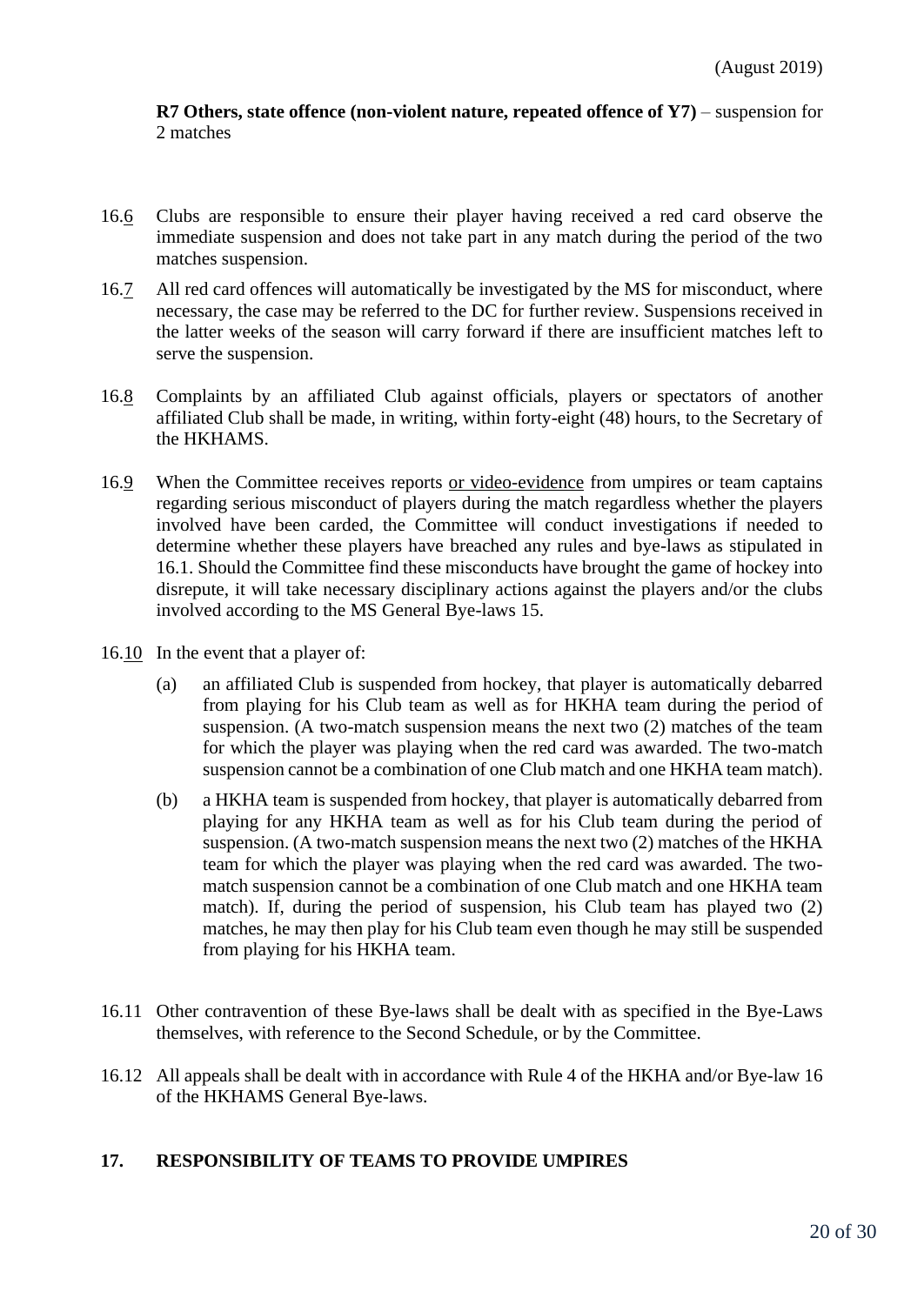- 17.1 Teams accepted for participation in HKHA matches shall be required, from time to time to provide umpires to officiate at matches allocated to them. It is the responsibility of such designated teams to provide properly registered umpires and to ensure that their nominated umpires turn up to officiate at matches so allocated.
- 17.2 Teams in Second, Third, Fourth, Fifth and Sixth Divisions are required to provide qualified umpires who have registered with their respective clubs or panel umpires approved by the Umpire Section to officiate at matches allocated to them. All clubs have to provide a written record of the qualified umpires who have registered with their clubs to the HKHAMS before the start of the League season. The Conveners have to inform the HKHAMS on any changes in the list of their registered umpires during the season as soon as possible.

#### **Contravention**

17.3 A penalty, as specified in the [Second Schedule,](http://www.hockey.org.hk/hkha/eng/mens/byelaws2.html#2sch#2sch) shall be levied for a contravention of this Bye-Law.

### **18. ADVERTISING ON UNIFORMS**

- 18.1 Advertising in the form of a company's name, logo or trademark is permitted when expressly authorised by the HKHAMS, as described below:
	- (i) On the front of the player's shirts size not exceeding  $350$  sq cm;
	- (ii) On the upper arm of both shirt sleeves size not exceeding 80 sq cm;
	- (iii) On the reverse of the player's shirt below the shirt collar size not exceeding 80 sq cm;
	- (iv) On the reverse of the player's shirt below the player's number size not exceeding 200 sq cm;
	- (v) On the front of the shirt collar (both sides) size not exceeding 40 sq cm;
	- (vi) On the side panels of the shirt (both sides) size not exceeding 100 sq cm;
	- (vii) Where a team wears a singlet style (i.e. no collar) replacement advertisements of size not exceeding 40 sq cm each may be placed near the neckline of the shirt;
	- (viii) On the back of the player's short below the waistline size not exceeding 100 sq cm;
	- $(ix)$  On front leg of the player's short size not exceeding 80 sq cm;
	- (x) There are no restrictions on the size of the Club's name, crest or logo
- 18.2 All measurements are taken as the area within a rectangle drawn around the advertisement. Please refer the diagrams in the Fourth Schedule for further information on the positions of the advertising sites.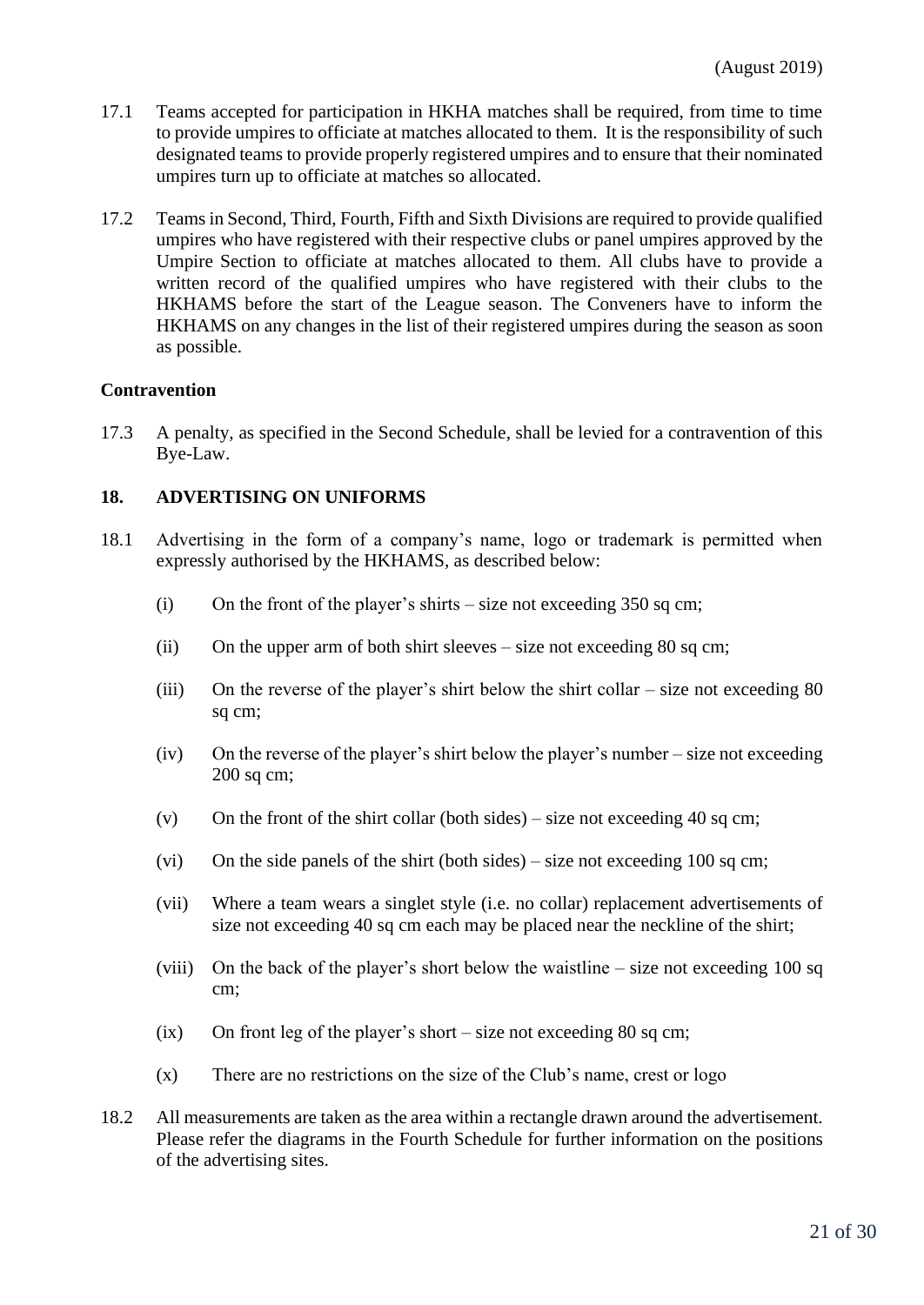- 18.3 The written prior approval of the HKHAMS is required before a club can accept any sponsorship. The club is required to provide the HKHAMS with images or diagrams of the proposed advertisement(s) and await the approval of the HKHAMS before it enters into any sponsorship agreement.
- 18.4 Should an approval become out of date, because a sponsor contract has expired, the club is not required to inform the HKHAMS. Changes to approved advertisement or new advertisement must be approved by the HKHAMS before use.
- 18.5 No advertisement will be permitted that is deemed by the HKHA to be detrimental to the positive image of the match.
- 18.6 The advertisement shall not in any way conflict with any code of ethics issued by the HKHA.
- 18.7 No tobacco or alcohol advertising shall be permitted with the exception of beer advertising which shall be permitted only in activities organized primarily for adults (e.g. Men's, Women's and Mixed leagues, Cup competitions and Tournaments).No beer advertising will be permitted in activities organized for young people under the age of 18 (e.g. Youth League, Mini Hockey).
- 18.8 No club may use the Hong Kong flag/national emblem unless permission/approval in writing from the Government re usage of the SAR logo has been sought and received. Any such approval should be submitted with the uniform design.

#### **Contravention**

18.9 Clubs contravening any of the above Bye-laws will be liable to a fine to be determined by the HKHAMS.

#### **19 UNFORSEEN EVENTS**

19.1 If circumstances arise which are not provided for in these Bye-laws, the Committee will determine any actions necessary to deal with those circumstances.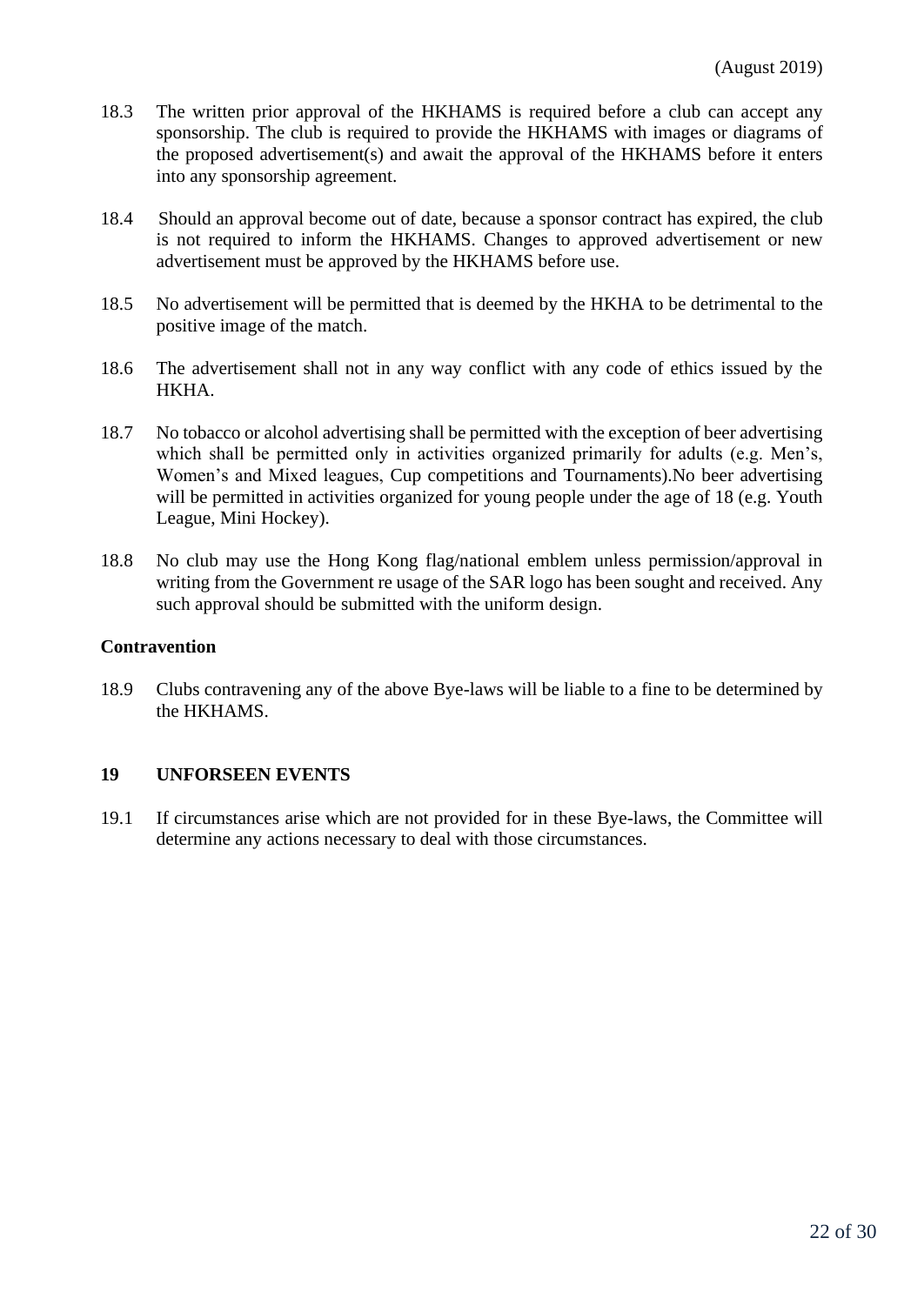# **20. FIRST SCHEDULE**

|                | Player Registration Fee Bye-law 5.1                 |                  | \$100 per additional player if total registered<br>players exceeded 22 |
|----------------|-----------------------------------------------------|------------------|------------------------------------------------------------------------|
| 2              | <b>Visiting Player</b><br><b>Registration Fee</b>   |                  | \$300 per player                                                       |
|                | <b>Player Transfer Fee</b>                          | Bye-law $8.1$    | \$300 per player per transfer                                          |
| $\overline{4}$ | Match Postponement /<br><b>Bringing Forward Fee</b> | Bye-law<br>11.11 | \$500 per request                                                      |

# **21. SECOND SCHEDULE**

| 1 | <b>Ineligible Players</b> | Bye-laws<br>5.1 and<br>14.3 | First<br>Contravention      | Forfeiture of match 0-3 <sup>*</sup> and<br>deduction of 1 league point.<br>The player involved will be<br>suspended for 2 matches.<br>The captain of the team using the<br>ineligible player will be<br>suspended for 1 match.                                                                                             |
|---|---------------------------|-----------------------------|-----------------------------|-----------------------------------------------------------------------------------------------------------------------------------------------------------------------------------------------------------------------------------------------------------------------------------------------------------------------------|
|   |                           |                             | Second<br>Contravention     | Fine of \$500 per player per<br>contravention; forfeiture of match<br>$0-3$ * and deduction of 3 league<br>points.<br>The player involved will be<br>suspended for 2 matches upon<br>registration. The captain of the<br>team using the ineligible player<br>will be suspended for 1 match.                                 |
|   |                           |                             | Subsequent<br>Contravention | Fine of \$1,000 per player per<br>contravention; forfeiture of<br>match $0-3$ * and deduction of<br>5 league points plus referral<br>to HKHAMS. The player<br>involved will be suspended<br>for 2 matches upon<br>registration. The captain of<br>the team using the ineligible<br>player will be suspended for<br>1 match. |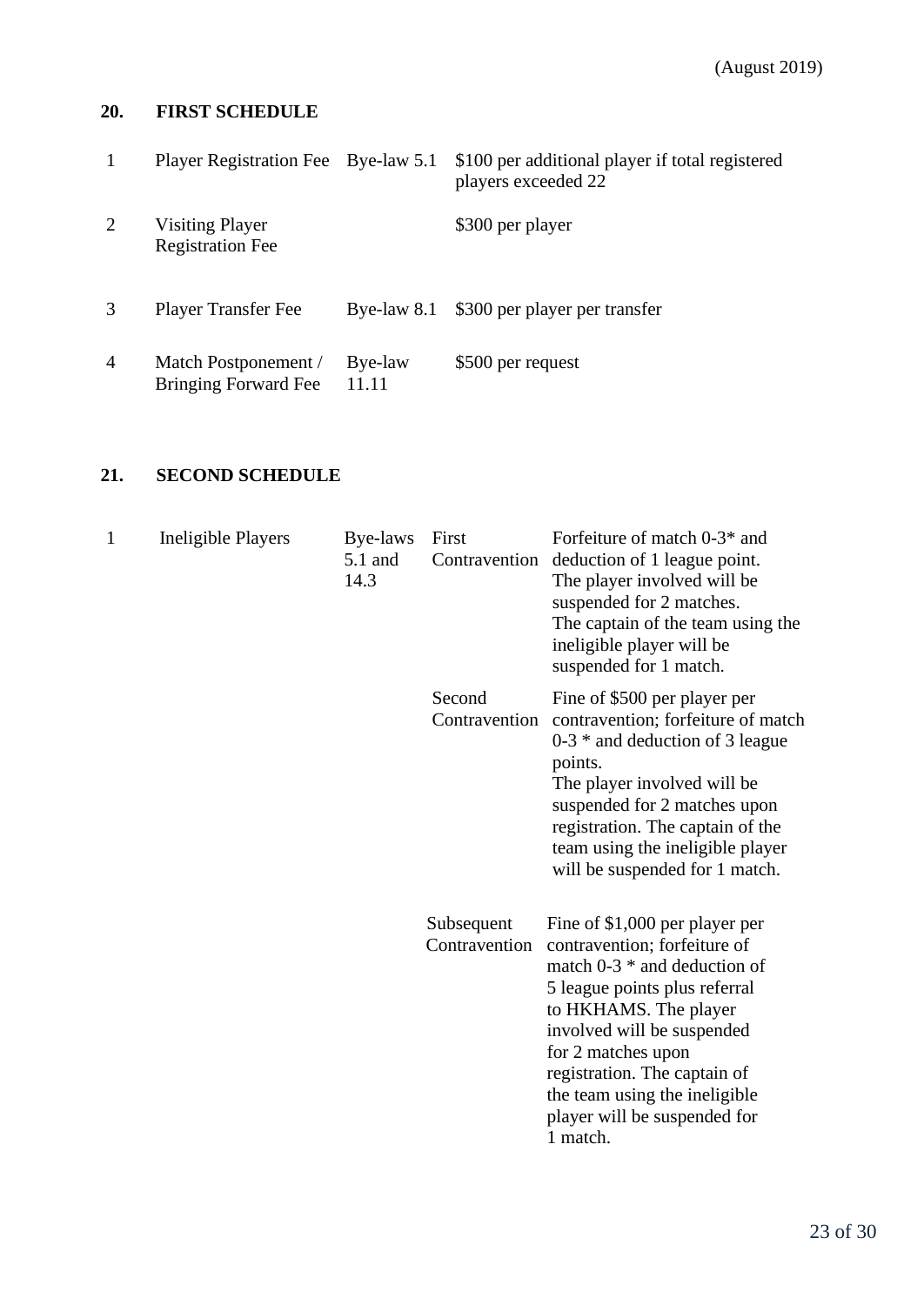| $\overline{2}$ | <b>Visiting Players</b> | Bye-laws<br>6.1 to 6.4 | First<br>Contravention | Forfeiture of match 0-3 $*$ .<br>Deduction of one (1) league<br>point.<br>The player involved will be<br>suspended for 2 matches.<br>Team Captain of the team<br>using the visiting player will<br>be suspended for one $(1)$<br>match.              |
|----------------|-------------------------|------------------------|------------------------|------------------------------------------------------------------------------------------------------------------------------------------------------------------------------------------------------------------------------------------------------|
| 3              | <b>Player Movement</b>  | Bye-laws<br>7.1 to 7.8 | First<br>Contravention | Forfeiture of match 0-3 $*$ .<br>The player involved will be<br>suspended for 1match.                                                                                                                                                                |
|                |                         |                        | Second                 | Fine of \$500 per player per<br>Contraventions match, forfeiture of match 0-<br>3 * and deduction of 1 league<br>point. The player involved<br>will be suspended for<br>1 match. The match captain of<br>the team will be suspended<br>for 1 match.  |
|                |                         |                        | Subsequent             | Fine of \$500 per player per<br>Contraventions match, forfeiture of match 0-<br>3 * and deduction of 3 league<br>points. The player involved<br>will be suspended for<br>1 match. The match captain of<br>the team will be suspended<br>for 1 match. |
| 4              | Player Uniform          | Bye-laws<br>9.1 to 9.5 |                        | Fine of \$100 per player per<br>match                                                                                                                                                                                                                |
| 5              | <b>Late Start</b>       | Bye-law<br>11.1        |                        | Fine of \$400 per<br>contravention                                                                                                                                                                                                                   |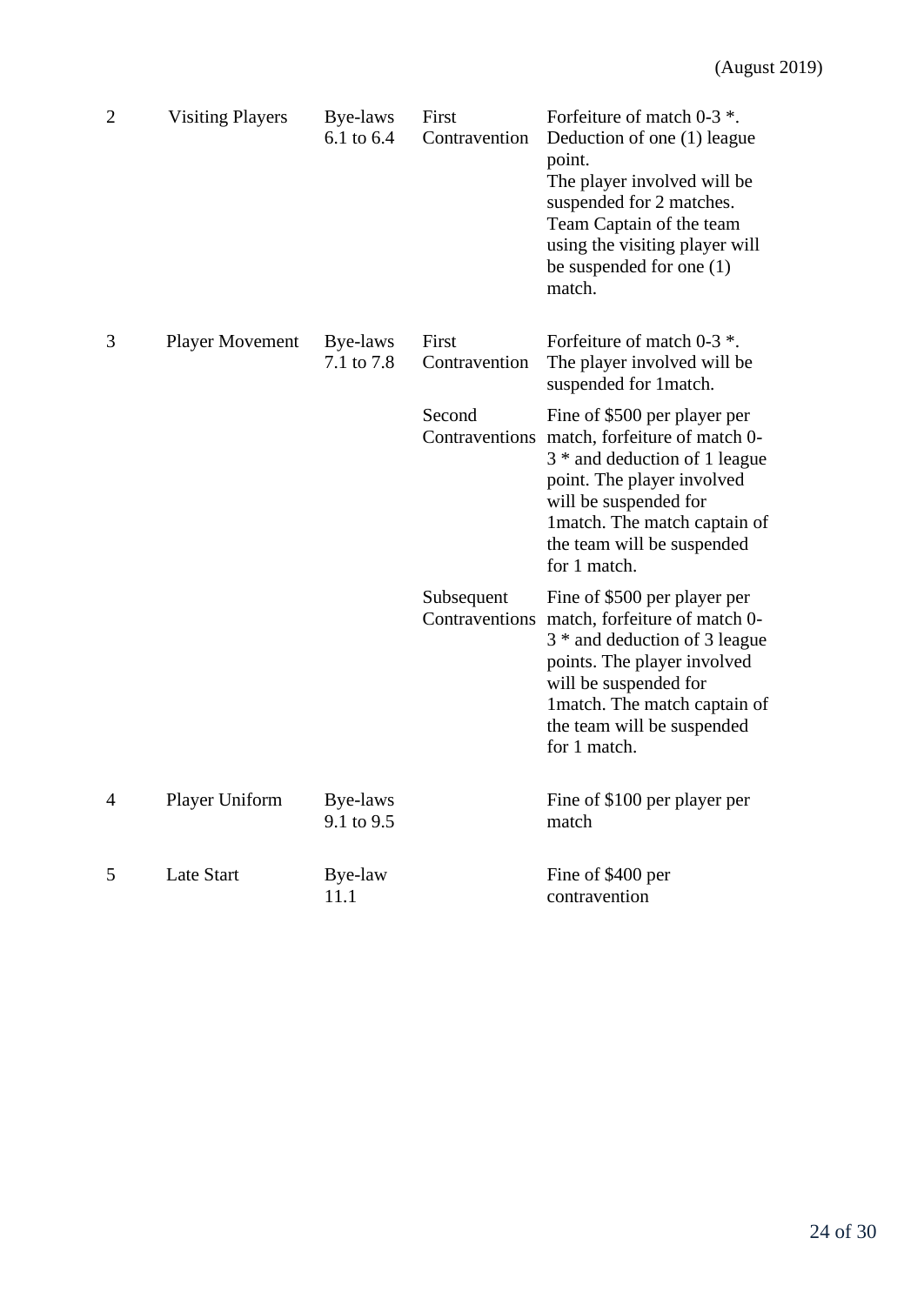| 6 | Walk-Off /<br>Refusal to Play                                           | Bye-law 11.2                                      |                             | Fine of \$500 and forfeiture of<br>match 0-3<br>PLUS further penalty imposed<br>by MS Committee or the DC<br>after investigation of the<br>incident. |
|---|-------------------------------------------------------------------------|---------------------------------------------------|-----------------------------|------------------------------------------------------------------------------------------------------------------------------------------------------|
| 7 | Walkover                                                                | Bye-law $11.3$<br>(Non-Premier<br>Division teams) | First<br>Contravention      | Fine of \$500 and forfeiture of<br>match 0-3                                                                                                         |
|   |                                                                         |                                                   | Second<br>Contravention     | Fine of \$1,000; forfeiture of match<br>0-3; and deduction of 2 league<br>points                                                                     |
|   |                                                                         |                                                   | Subsequent<br>Contravention | Fine of \$1,500; forfeiture of match<br>0-3; deduction of 4 league points;<br>and referral to Committee.                                             |
|   |                                                                         | (Premier<br>Division<br>Teams)                    | First<br>Contravention      | Fine of \$1,500; forfeiture of match<br>0-3; deduction of 4 league points;<br>and referral to Committee                                              |
|   |                                                                         |                                                   | Subsequent<br>Contravention | Penalty<br>determined by<br>as<br>the<br>Committee                                                                                                   |
| 8 | Withdrawal from<br>the League or<br>Domestic<br>Knockout<br>Tournaments | Bye-laws $11.7 \&$<br>15.5                        |                             | Penalty as determined<br>by the Committee                                                                                                            |
| 9 | Captains'<br>Responsibilities                                           | Bye-laws<br>13.1 to 13.3                          |                             | Fine of \$200 per<br>contravention per match                                                                                                         |
|   |                                                                         | Bye-laws 13.4                                     |                             | Penalty as determined by<br>the Committee                                                                                                            |
|   | 10 Late<br>Submission of<br><b>Match Result</b>                         | Bye-<br>laws<br>14.1                              | First<br>Contravention:     | Fine of \$500                                                                                                                                        |
|   | Card                                                                    |                                                   |                             | Fine of \$500                                                                                                                                        |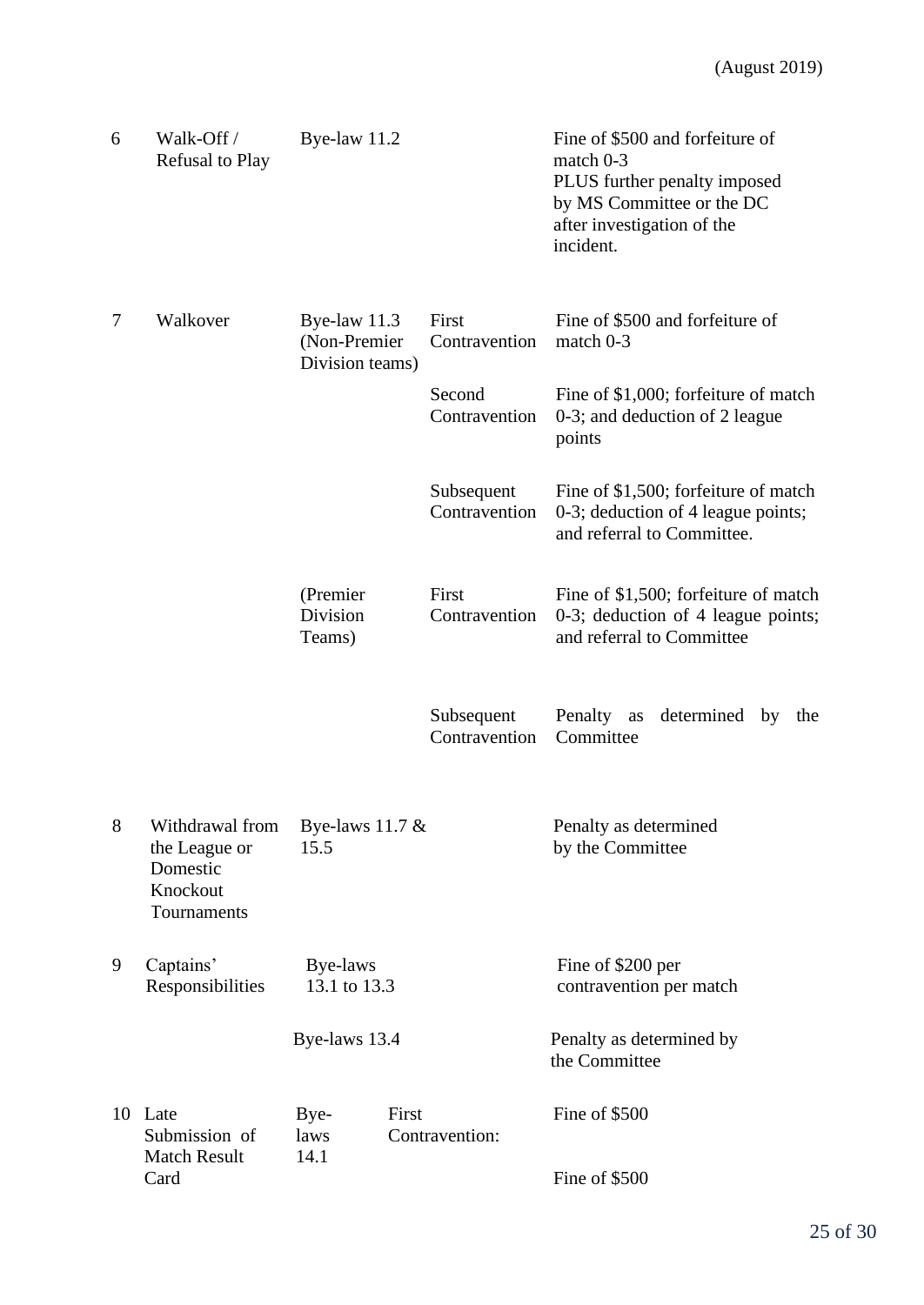|    |                                                                                                            | Subsequent<br>Contraventions: |                              | <b>PLUS</b><br>deduction of<br>one $(1)$<br>league point |                                                                                                                                                                                |
|----|------------------------------------------------------------------------------------------------------------|-------------------------------|------------------------------|----------------------------------------------------------|--------------------------------------------------------------------------------------------------------------------------------------------------------------------------------|
| 11 | Incomplete /<br>inaccurate<br>information on<br><b>Match Result Card</b>                                   | Bye-law 14.1                  | First<br>contravention:      |                                                          | Fine of \$500                                                                                                                                                                  |
|    |                                                                                                            |                               | Subsequent<br>$\ddot{\cdot}$ |                                                          | Fine of \$500 PLUS<br>contraventions deduction of one (1)<br>league point                                                                                                      |
| 12 | Failure to provide<br>Team's Player List<br>and/or players'<br>photographic<br>identification<br>documents | Bye-law 14.3                  |                              |                                                          | Fine of \$100 per<br>contravention per match<br>on player list,<br>Fine of \$100 per player on<br>photographic identification<br>documents, up to a<br>maximum \$800 per match |
| 13 | Failure to provide<br>umpires                                                                              | Bye-law 17                    | First<br>Contravention       |                                                          | Fine of \$500                                                                                                                                                                  |
|    |                                                                                                            |                               | Second<br>Contravention      |                                                          | Fine of \$500<br>PLUS deduction of 1 league<br>point                                                                                                                           |
|    |                                                                                                            |                               | Subsequent<br>Contraventions |                                                          | Fine of \$1,000<br>PLUS deduction of 3 league<br>points                                                                                                                        |
| 14 | Advertising on<br>Uniform without<br>approval                                                              | Bye-law<br>18.8               |                              |                                                          | Penalty as determined by<br>the Committee                                                                                                                                      |

\*For the penalty of match forfeiture, the final score of the match will stay in case the opponent team wins the subject match.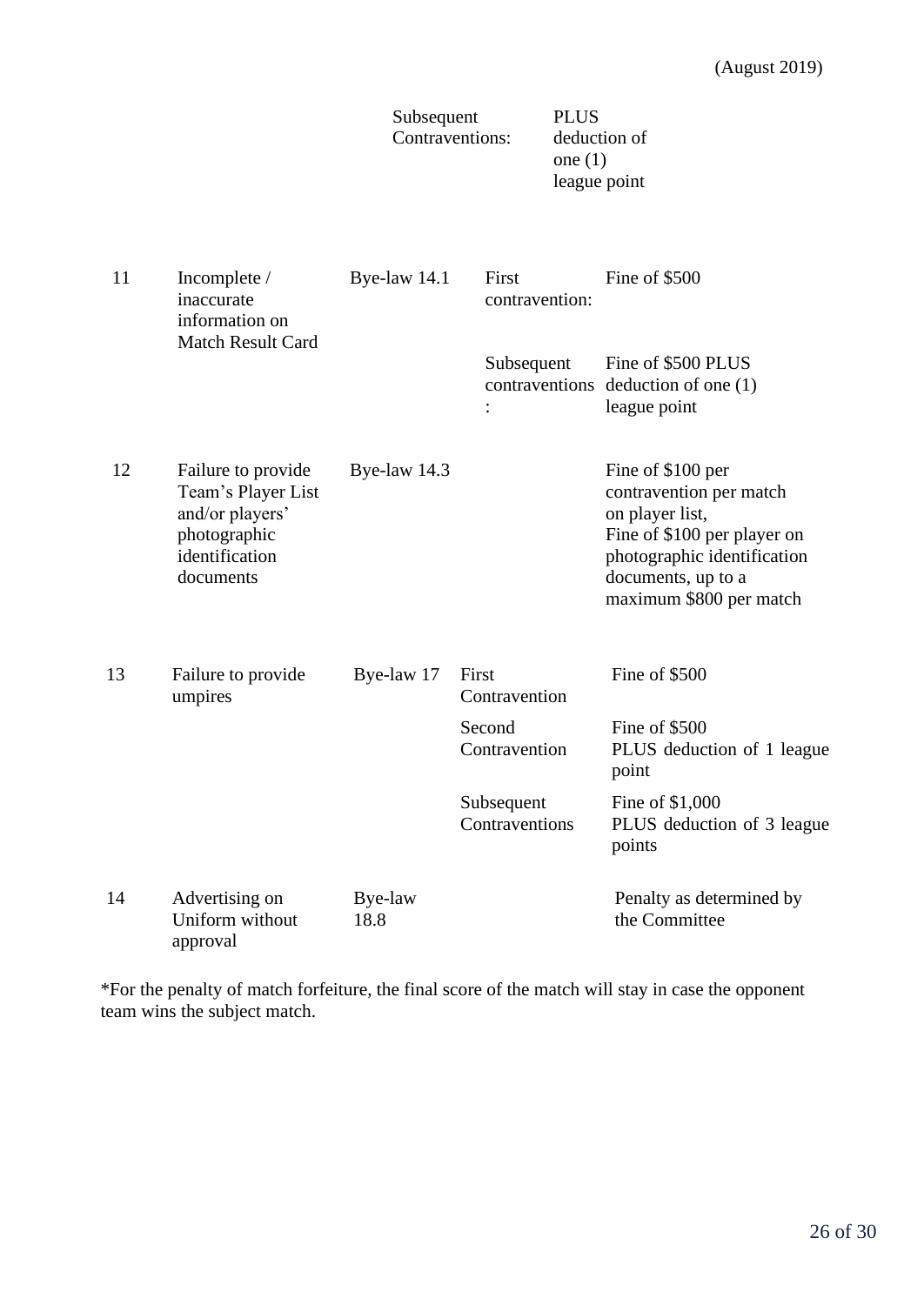# **22. THIRD SCHEDULE**

## **CODE OF CONDUCT - HONG KONG HOCKEY ASSOCIATION (Approved by HKHA Council on August 2019)**

1. The Hong Kong Hockey Association (hereinafter called HKHA) is the only recognized governing body for the game of hockey in Hong Kong. Any person or affiliated club involved in any hockey competition of HKHA must agree to comply with the Rules of Hockey, the Anti-Doping Rules of the Sports Federation & Olympic Committee of Hong Kong, China (hereinafter called SF&OC) and the Hong Kong Anti-Doping Committee (hereinafter called HKADC), the Memorandum & Articles of Association and Rules (hereinafter called Constitution) of the HKHA, relevant HKHA Section Bye-laws, the HKHA Sexual Harassment Prevention and Handling Policy, competition/tournament rules and Rules and Directives of this Code of Conduct.

2. The Code of Conduct is applicable for participants at any HKHA league game, tournament or tour or other event approved by the HKHA.

3. The following shall be considered as participants:

- All team members and officials of affiliated clubs and teams of HKHA including players, team management, coach and coaching staff, umpires, medical staff and the duly appointed representatives of the participating teams.
- All team members and officials of the representative teams of HKHA, including players, team management, coach and coaching staff, medical staff and the duly appointed representatives of the participating teams.
- All tournament officials including the Tournament Directors, Technical Officers, Umpires' Managers, Judges and Umpires, and any other ad hoc officials appointed by HKHA or the organizing committee.
- All registered players of the HKHA whether as participants or as spectators.

Note: All players (male and female) selected for any of the Hong Kong National Squads, at both senior and junior levels, are also required to comply with the HKHA Code of Conduct for Elite Athletes.

4. The code is established to create awareness of, and accountability for, the promotion of the game of hockey amongst the participants of all games of HKHA.

5. All participants are responsible for their own behaviour and conduct and, as such, accountable. They must abide by the Rules of Hockey, the Anti-Doping Rules of the SF&OC and the HKADC, the Constitution of the HKHA, the relevant HKHA Section Bye-laws, the HKHA Sexual Harassment Prevention and Handling Policy and the Rules and Directives of the Code of Conduct as set out hereafter.

6. All participants are automatically bound by and required to comply with all the provisions of the Code of Conduct. Accordingly, by their participation in a HKHA match/activity, such participant shall be deemed to have agreed that it is their personal responsibility to familiarize themselves with all the requirements of the Code of Conduct.

7. It is the responsibility of the respective clubs and teams to instruct their players and team officials as to this requirement. The respective club or team shall share liability with its players and team officials should breaches of the terms of the Rules of Hockey, the Anti-Doping Rules of the SF&OC and the HKADC, the Constitution of the HKHA, the relevant HKHA Section Bye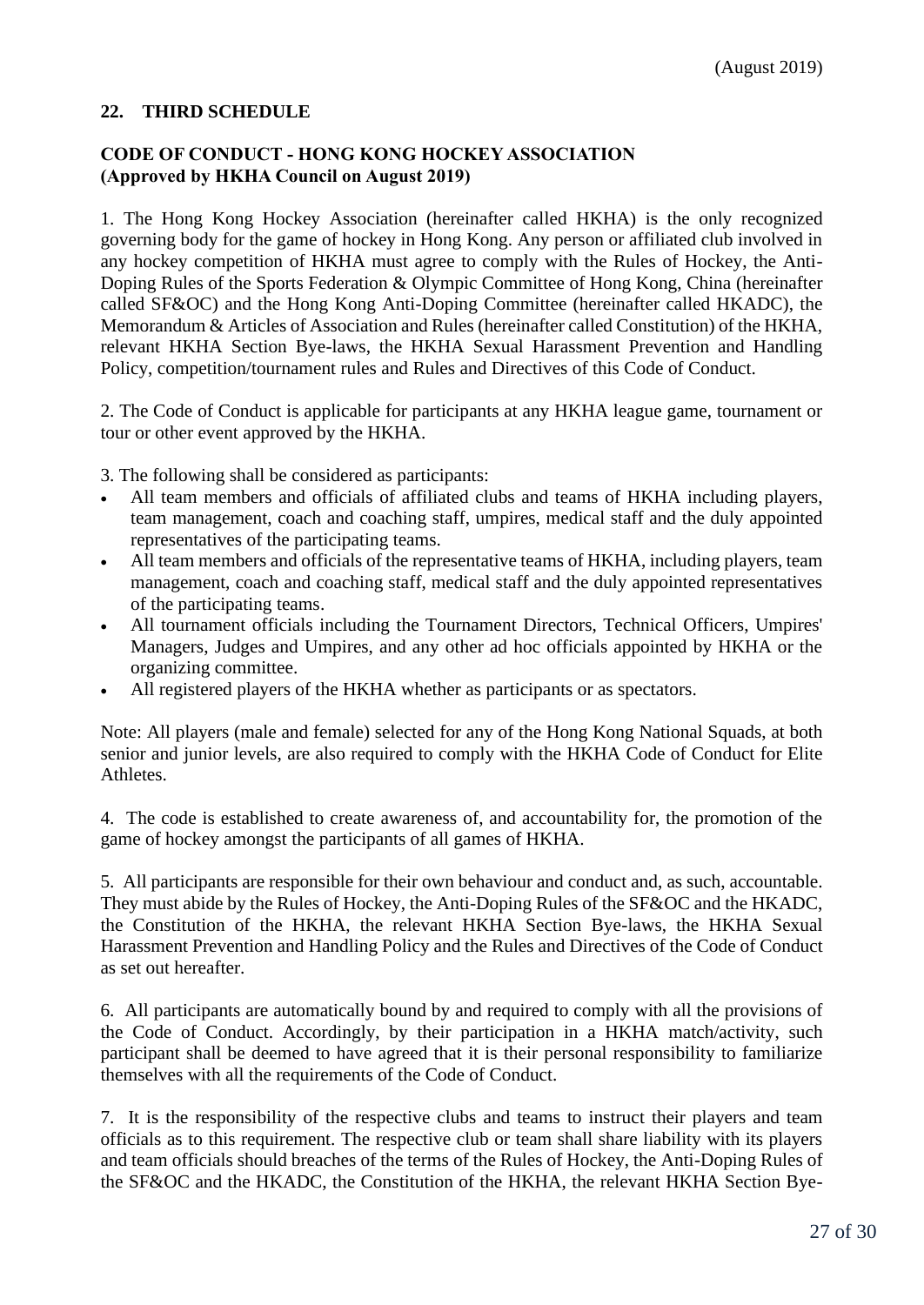laws, the HKHA Sexual Harassment Prevention and Handling Policy and the Rules and Directives of the Code of Conduct as mentioned in 5 above occur.

8. Upon becoming aware, from whatever source, that an alleged breach of this Code of Conduct has occurred, the HKHA, or the relevant HKHA Section, may take appropriate action in accordance with the Constitution of the HKHA and/or Section Bye-laws.

9. All participants are subject to the jurisdiction of the HKHA. HKHA is committed to maintaining the highest standards of behaviour and conduct of those subject to its jurisdiction. In pursuance of these standards, all participants shall observe the Rules and Directives outlined in 10 and 11 below.

10. Participants shall at all times conduct themselves fairly and properly on the field of play and in any part of the hockey venue/accommodation. No person may conduct himself in a manner or commit any act or omission which may prejudice the interests of hockey or which may bring the game of hockey into disrepute.

11. Without prejudice to the generality of the foregoing, the following shall be regarded as conduct which is improper, unfair, and unacceptable:

- (a) Verbal/physical abuse or hostility towards another participant, person or any member of the public.
- (b) Disputing/protesting, reacting in a provocative or disapproving manner toward any decision made by an umpire or official in an inappropriate way.
- (c) Using rude or abusive language, gestures or hand signals towards any other participant or spectator.
- (d) Intimidating or offending another participant by reference to his or her race, colour or ethnic origin.
- (e) Engaging in any doping practice.
- (f) Betting on the result or any aspect of a hockey game or competition.
- (g) Fixing a game or trying to achieve a contrived outcome to a game or a competition, or influencing the outcome or any other aspect of a game or competition indirectly.
- (h) Seeking or accepting a bribe, or other benefit, to do anything mentioned in paragraph (g).
- (i) Charging or advancing towards an Umpire or Official in an aggressive manner when appealing.
- (j) Excessive appealing of an Umpire's decision, or crowding an Umpire.
- (k) Throwing a stick or ball at or near a player, umpire or official in an inappropriate and/or dangerous manner.
- (l) Inappropriate physical and/or unsporting-like contact between players in the course of play.
- (m)Abuse of hockey equipment or clothing, venue equipment or fixtures and fittings
- (n) Feigning injury and/or overreacting to alleged physical contact from another player.

August 2019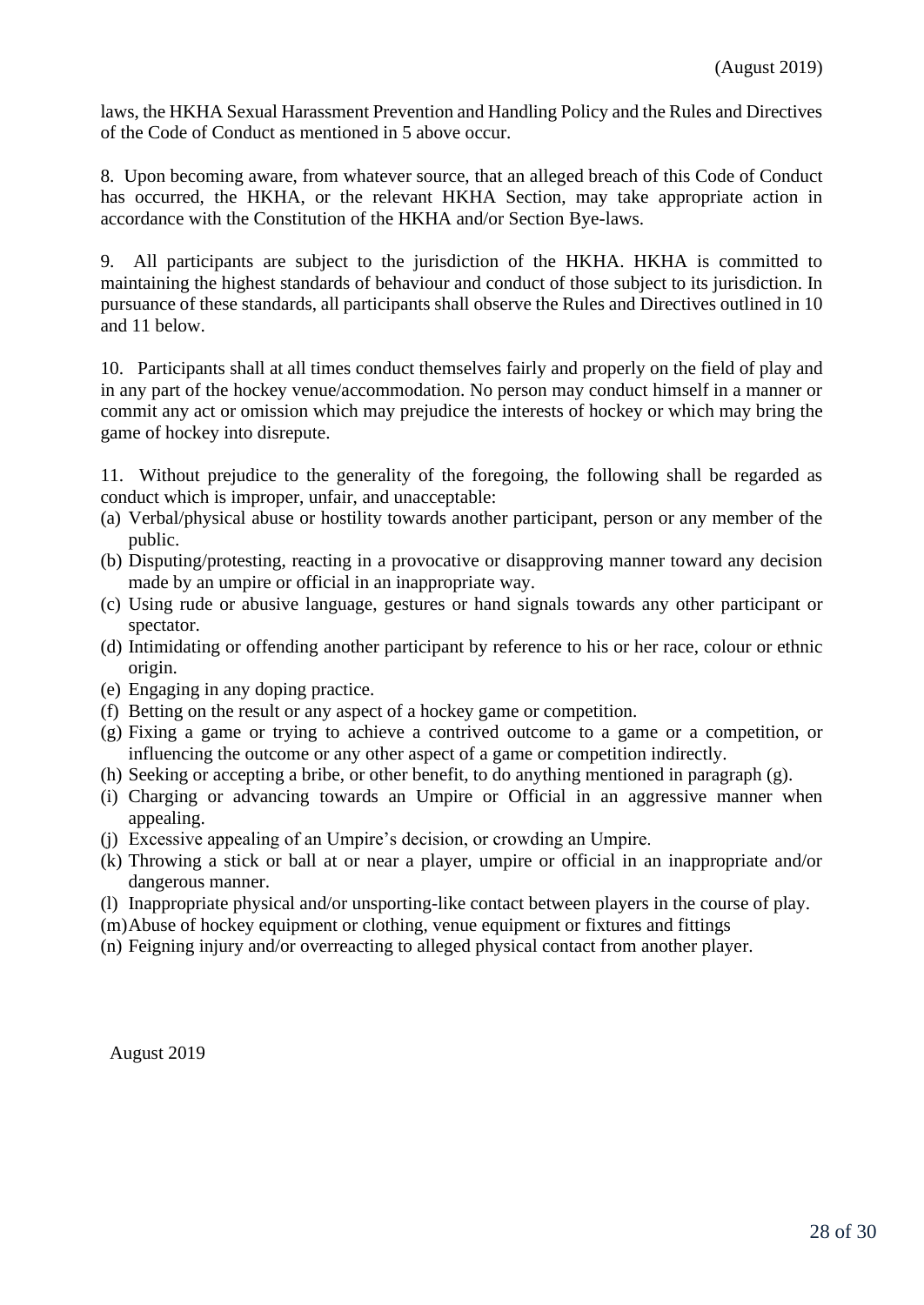# **23. FOURTH SCHEDULE: ADVERTISEMENT ON UNIFORM (18.2 refers)**



# **Diagrams showing the positions allowed for advertisement**